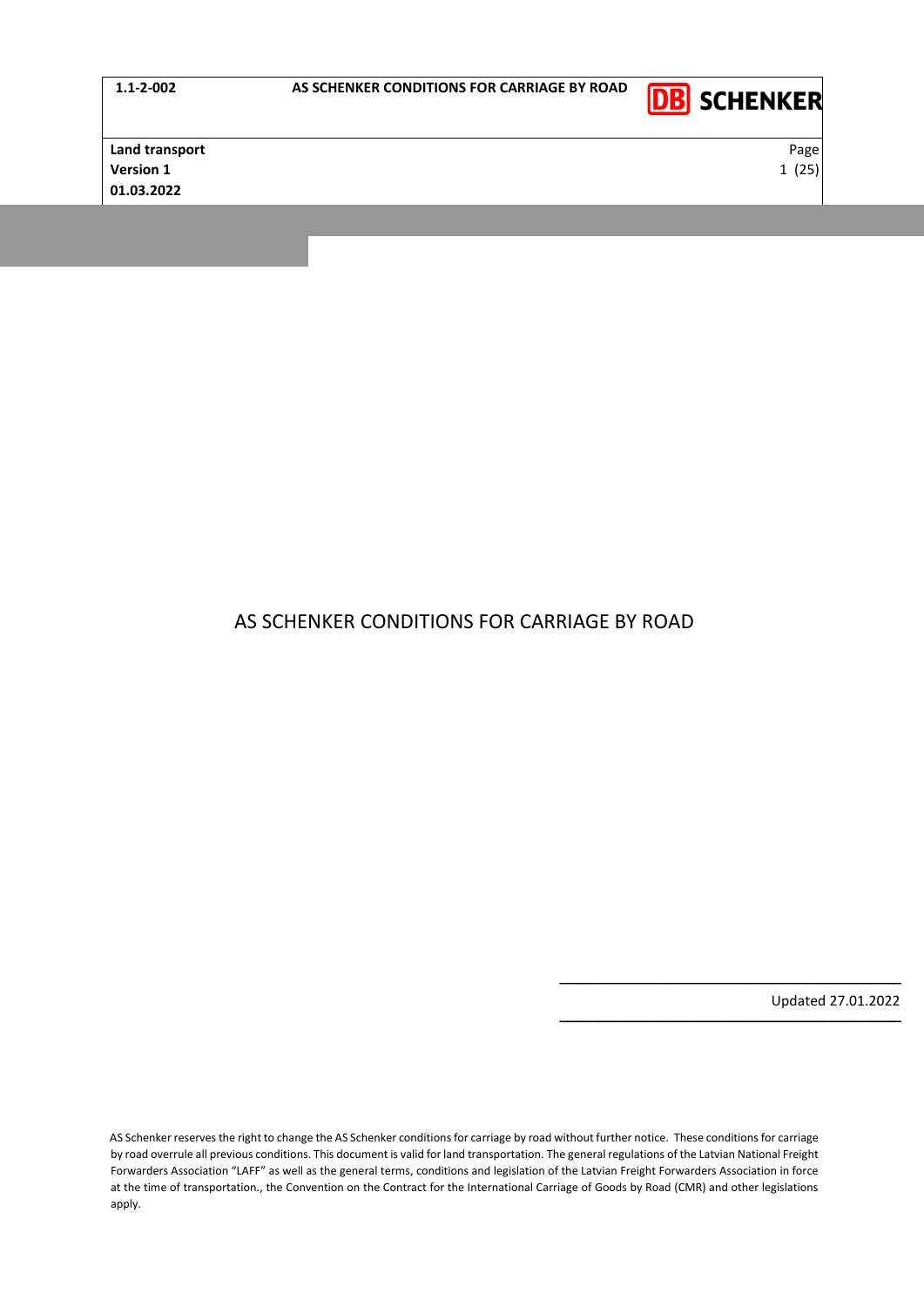

# **Table of Contents**

| 3 <sub>1</sub> | TRANSPORT CONTRACT AND ORDERING           |  |
|----------------|-------------------------------------------|--|
|                |                                           |  |
|                |                                           |  |
|                |                                           |  |
| 7.             |                                           |  |
| 8.             | ROAD TRANSPORT PRICE LIST AND PRICE OFFER |  |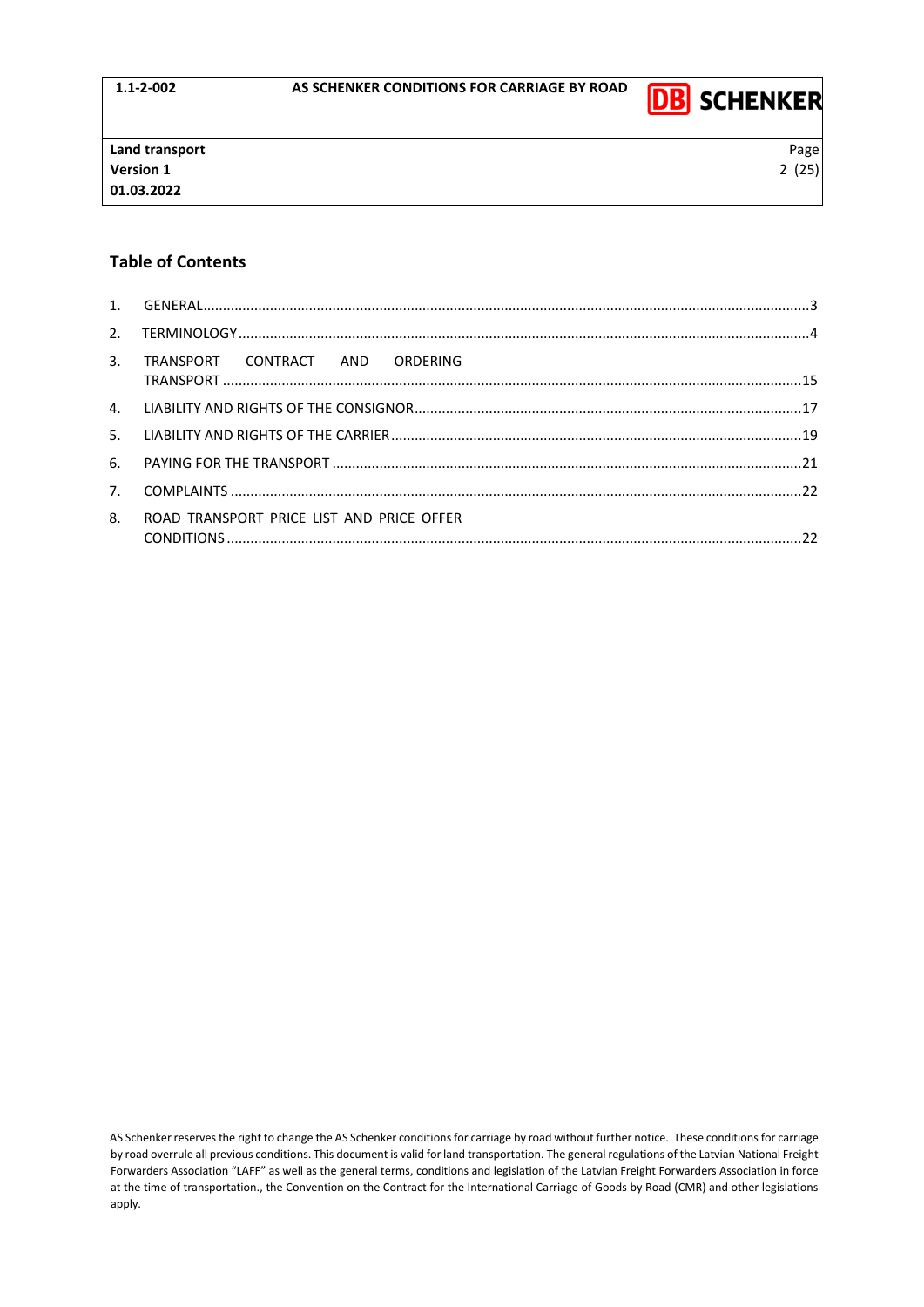

### <span id="page-2-0"></span>**1. GENERAL**

The aim of these conditions of transport is to provide interpretations for the sections of law-governed processes, where different interpretations may exist, such as:

- 1.1. Contractual liability between the parties;
- 1.2. The time and place of the transfer of liability (consignor-carrier) during the transport chain;
- 1.3. Fixing the "reasonable time" of different activities (including loading and carrying times);
- 1.4. Creating an understanding of terminology;
- 1.5. Regulating processes in the transport chain, which are not regulated by the law;
- 1.6. Unless otherwise agreed, these terms apply
- 1.7. These terms and conditions are created based on the following legislative provisions:
	- The requirements of the Law of Obligations Act in force at the time the transport contract is concluded;
	- The International Convention on the Contract for the Carriage of Goods by Road (CMR);
	- the general regulations of the Latvian National Freight Forwarders Association "LAFF" as well as the general terms, conditions and legislation of the Latvian Freight Forwarders Association in force at the time of transportation.

In areas not covered by these Conditions of Carriage, the regulations and other normative acts listed in Section 1.8 apply.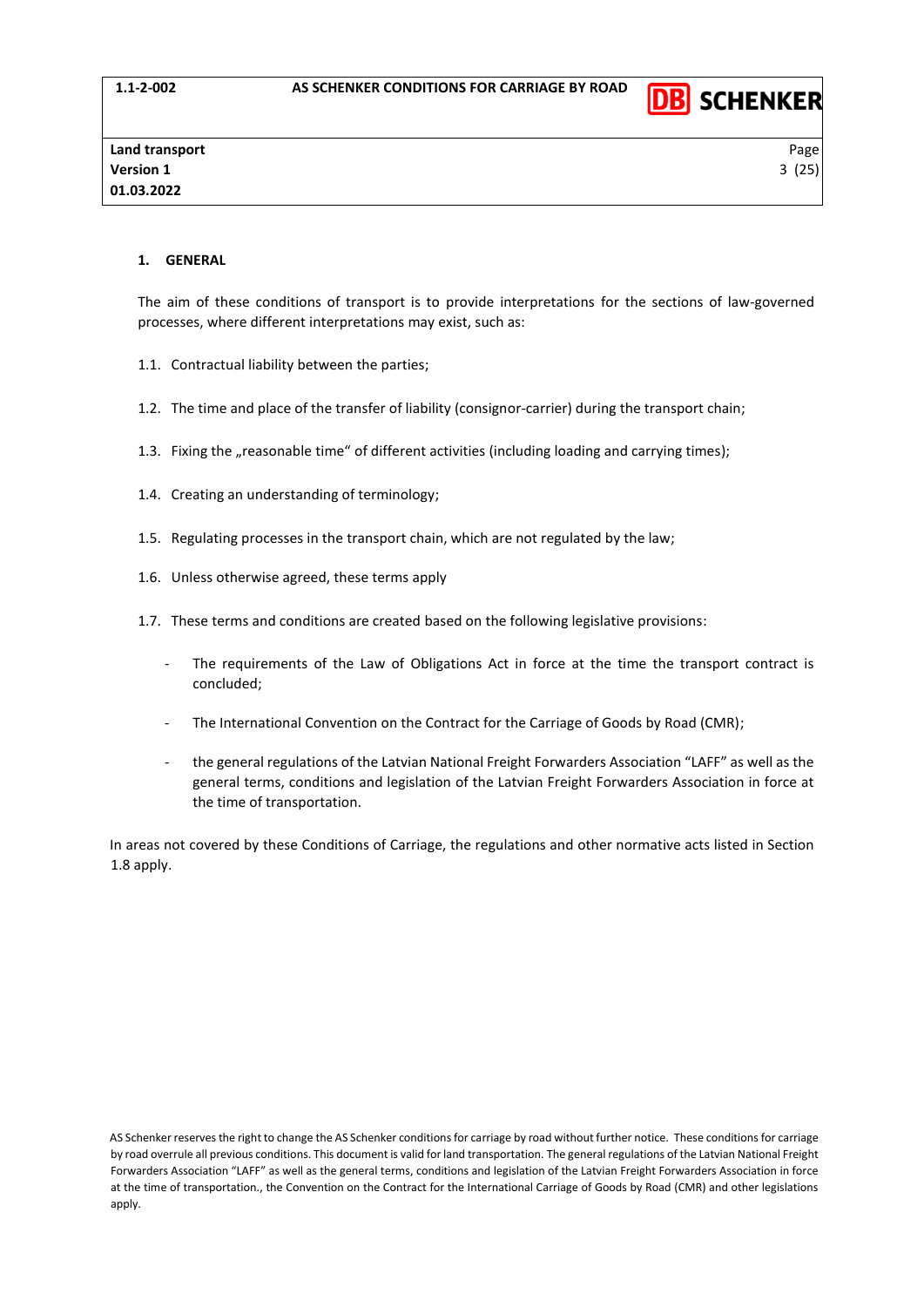

### <span id="page-3-0"></span>**2. TERMINOLOGY**

- 2.1. Price list for Land Transport
	- Price list for Land Transport is divided into three categories:
	- System (small package, parcel, groupage cargo, chargeable weight 0-2500 kg)
	- Direct (part load, chargeable weight 2501-19400 kg)
	- FTL (full load)

The Price list for Land Transport is termless and will invalidate all previous Price lists for Land Transport, unless agreed otherwise and the validity period for the price list is set. If the Price list for Land Transport has a validity period, the price list will apply for the agreed time period. The Price list for Land Transport is valid only if consumption of the service (real billing and / or transport booking order has been made) starts no later than within 30 calendar days from the date of The Price list for Land Transport. If there is no real billing and / or transport booking order within 30 calendar days from the date of the Price list for Land Transport, the Price lists for Land Transport must be updated. The Price lists for Land Transport is compiled separately by category System, Direct, FTL. If the customer does not have a valid Price list for Land Transport and / or Offer for Land Transport, The Standard Price list for Road Transport will automatically apply. If the customer has a valid Price list for Land Transport, but the ordered consignment does not meet the price list parameters, the Standard Price list for Road Transport will automatically apply.

### 2.2. Standard Price list for Road Transport

The Standard Price list for Road Transport is the electronic price list in pricing module called I Com Price, which has been approved by Schenker AS management and is amended as necessary. Schenker AS reserves the right to amend the Standard Price list for Road Transport without prior notice. The Standard Price list for Road Transport is not public.

### 2.3. Offer for Land Transport

The Offer for Land Transport is one-time quote and meets the parameters provided by the customer. The Offer for Land Transport is valid only if the details of the goods (gross weight, dimensions, chartable weight), destination country / postcode, country of departure / postcode and the term of delivery presented by the customer are correct. In case the information of the goods submitted in the inquiry, the country of destination / postcode, the country of departure / postcode and term of delivery are not in accordance with the reality, The Standard Price list for Road Transport shall be applied for the billing. Schenker AS is not obliged to inform the customer about the inaccuracy of the consignment information during the transport process. Consignment weighing, pricing and billing is an automated process. The Offer for Land Transport is one-off and for a fixed term with expiry date. The Offer for Land Transport will automatically expire after the expiration date of the offer.

### 2.4. Consignment

A consignment is from one origin and one consignor to one destination and one consignee, when goods are shipped with one shipping document and are loaded into one vehicle.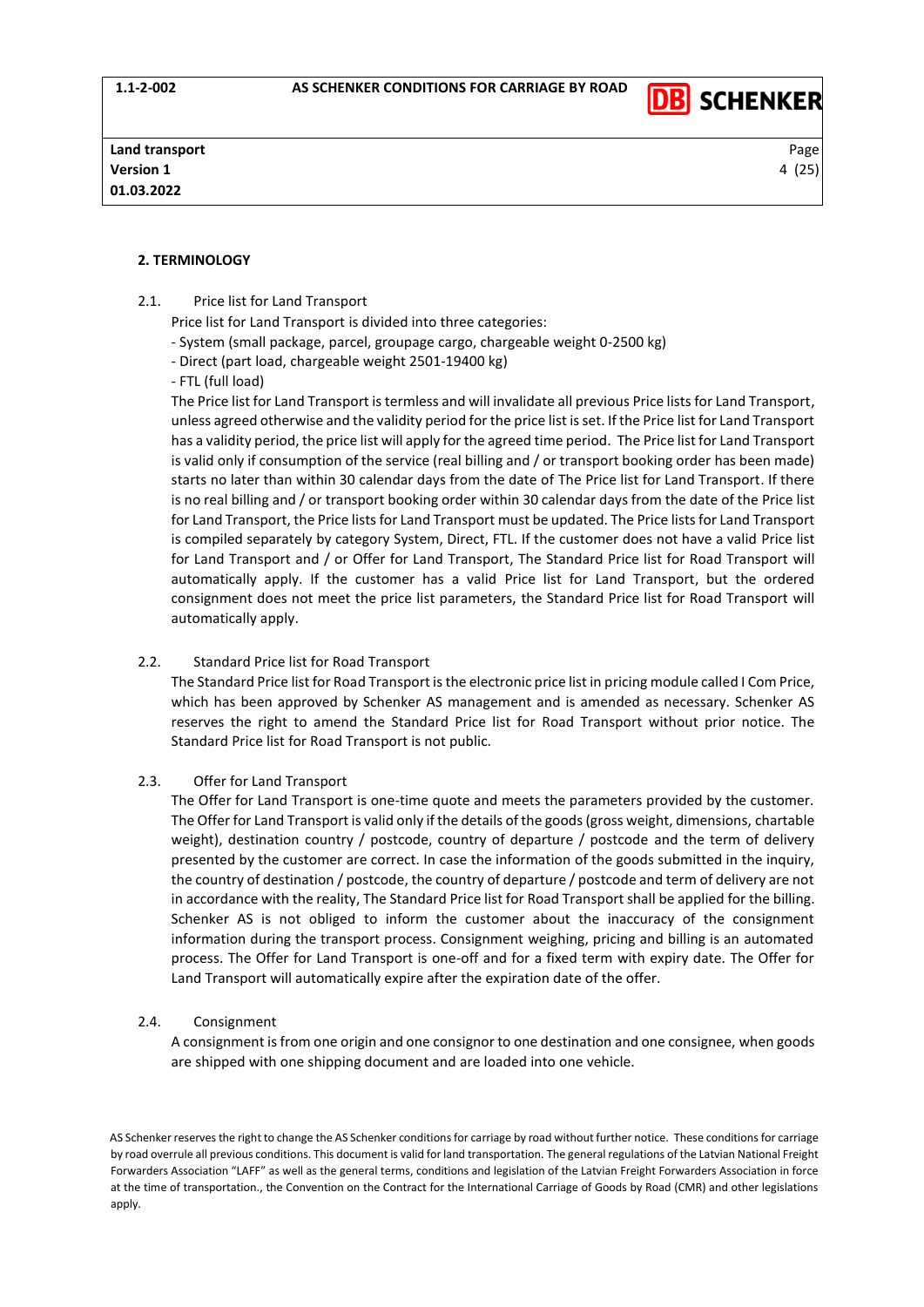

# 2.5. Package unit

The unit of packaging is an integral part of the shipping package.

### 2.6. Transport package

The transport packaging is designed to simplify the handling of the goods and to ensure the safety of the cargo during the transport process. The transport package must allow the goods to be fixed in the cargo area.

### 2.7. Parcel

A consignment of a total weight not exceeding 90 kg and consisting of a maximum of three small packages is deemed to be a parcel.

### 2.8. Groupage cargo

Groupage cargo is deemed to be a consignment with chargeable weight of less than 2500 kg and, as a rule, the consignments are produced using reloading's in terminals.

# 2.9. Part load

Part load is considered to be a consignment with chargeable weight of 2501 kg or more and it is possible to load other consignments into the vehicle and, as a rule, transport is carried out without using reloading's in terminals.

### 2.10. Long goods in international transport DB SCHENKERsystem

Long goods are goods which are longer than 2,4 meters. Volume ratio according to 2.15.

| Long goods definition:               | L1                   | L <sub>2</sub>       |
|--------------------------------------|----------------------|----------------------|
| Maximum longest side                 | $3,00 \, \text{m}$   | $6,00 \; \mathrm{m}$ |
| Maximum second longest side          | $1,20 \; \mathrm{m}$ | $0,40 \; \mathrm{m}$ |
| Maximum height                       | $2,20 \, \text{m}$   | $0,40 \; \mathrm{m}$ |
| Maximum real weight per packing unit | 1500 kg              | 30 <sub>kg</sub>     |
| Maximum number of packing units      |                      | 10                   |
|                                      |                      |                      |

Shipments, which does not fit in to the given parameters, will be agreed separately and handled as product DB SchenkerDirect, minimum taxable weight is 2600 kg.

AS Schenker reserves the right to change the AS Schenker conditions for carriage by road without further notice. These conditions for carriage by road overrule all previous conditions. This document is valid for land transportation. The general regulations of the Latvian National Freight Forwarders Association "LAFF" as well as the general terms, conditions and legislation of the Latvian Freight Forwarders Association in force at the time of transportation., the Convention on the Contract for the International Carriage of Goods by Road (CMR) and other legislations apply.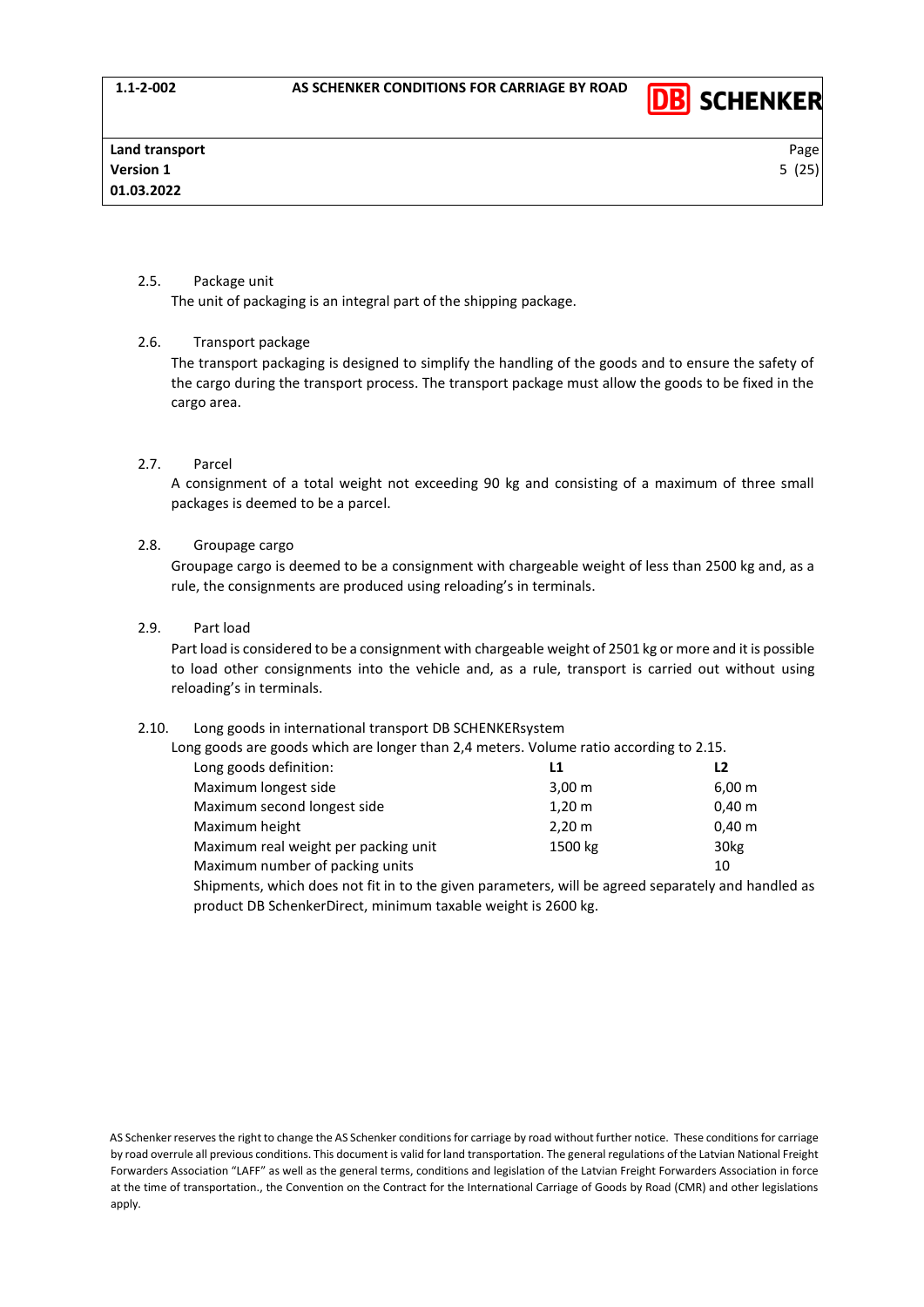

| Page  |
|-------|
| 6(25) |
|       |
|       |

2.11. Long goods in domestic transport DB SCHENKERsystem Long goods are goods which are longer than 2,4 meters. Volume ratio for long goods is according to point 2.13. In case long goods use floor space in vehicle, loading meter (ldm), volume ratio 1 ldm = 1850 kg will be used. In case real weight exceeds volume ratio, real weight will be used. Greater value is always used.

| Long goods definition:               | L1                 | L <sub>2</sub>     |
|--------------------------------------|--------------------|--------------------|
| Maximum longest side                 | $3,00 \, \text{m}$ | $6,00 \, \text{m}$ |
| Maximum second longest side          | $1,20 \, m$        | 2,40 m             |
| Maximum height                       | 2,20 m             | $2,20 \, \text{m}$ |
| Maximum real weight per packing unit | 1500 kg            | 30 kg              |
| MAximimum number of units            |                    | 10                 |

Shipments, which does not fit in to the given parameters, will be agreed separately and handled as product DB SchenkerDirect, minimum taxable weight is 2500 kg.

# 2.12. Full load

The full load is the consignment that fills the entire cargo space, has the maximum allowable weight for the means of transport, or the consignor pays for the entire use of cargo space. Transport is generally carried out without using reloadings in terminals.

### 2.13. Consolidated (combined) consignment

Consolidated (combined) consignments consist of handling different consignments as a single consignment in some parts of the transport process.

### 2.14. Chargeable weight of the consignment

At the calculation of price, it is proceeded from the weight of the consignment and upon more sizeable consignments from the chargeable weight proceeding from the need of space in the cargo room:

- $1 m<sup>3</sup>$  (cbm) = 333 kg;
- 1 Ldm (load meter for freight space) =  $1850$  kg;
- 1 Euro pallet =  $0.4$  ldm;
- $1$  Fin-pallet = 0,5 ldm;

# 2.15. Place of loading

The place of loading shall be the address indicated on the waybill where the loading or unloading of the consignment takes place.

# 2.16. Loading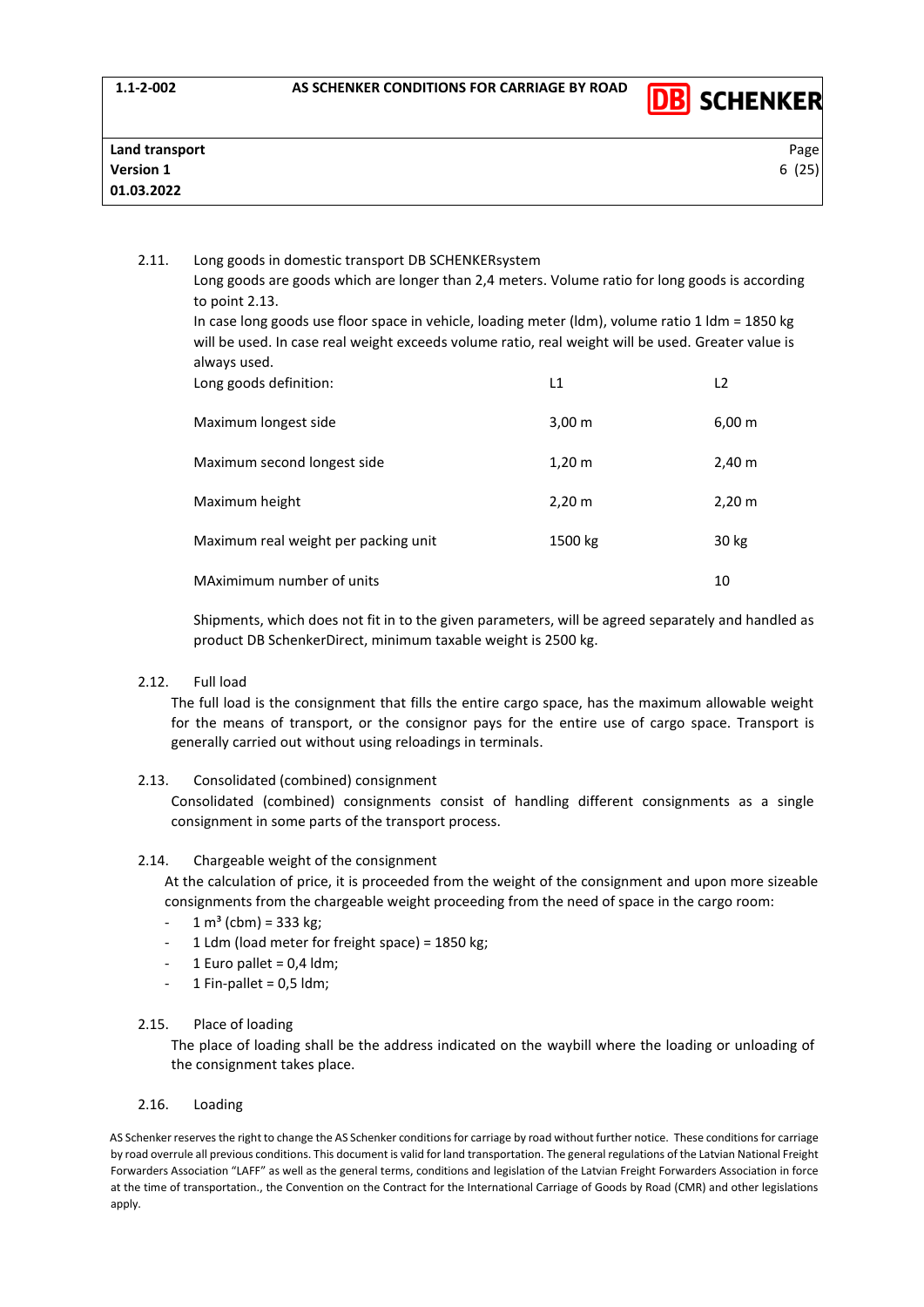**1.1-2-002 AS SCHENKER CONDITIONS FOR CARRIAGE BY ROAD**



**Land transport** Page **Version 1** 7 (25) **01.03.2022**

Loading involves the loading and unloading of the consignment from the sides and the back of the vehicle. Loading includes loading of the consignment into the vehicle from the place of loading not further than 6 meters from the vehicle, correctly positioning and securing in the load. Unloading includes loading of the item from the vehicle and its placement up to 6 meters away from the vehicle or at the foot of the loading dock.

# 2.17. Loading time

The loading time is calculated from the time the vehicle arrives at the place of loading and the carrier gives the consignor a copy of the waybill or informs them of the arrival of the vehicle for loading. The time of loading ends when the signed copy of the waybill has been returned to the driver and other documents necessary for the carriage have been transferred and the vehicle is ready for departure (i.e., the closed trailer, the tent is affixed and, if necessary, sealed).

# 2.18. Vehicle

A vehicle is a car or a trailer, which is used for transporting goods.

# 2.19. Cargo space

Cargo space is the part of the vehicle where goods are transported. The cargo space is part of a vehicle or a separate space (for example, a trailer, container) in which the goods are placed and secured during transport.

# 2.20. Consignor

The consignor is the person who orders the transport service and is responsible for the payment of transport charges.

# 2.21. Product DB SCHENKERsystem

"DB SCHENKERsystem" product is the new standard groupage product. It is characterized by fast, market competitive lead times and high reliability. Product description:

- Fast (with competitive delivery time)
- **Trustworthy**
- Money back guarantee will not apply
- Best price/quality ratio
- Dedicated options at extra charge
- Delivery time up to 2 working days compared to DB SCHENKERsystem premium
- Available under all terms of delivery
- It is possible to combine various additional services to achieve the best result

# 2.22. Product DB SCHENKERsystem premium

"DB SCHENKERsystem premium" product is the new premium groupage product. Consignments will be delivered to customers within the shortest possible lead time depending on distance. "DB SCHENKERsystem premium" will be produced up to two days faster than "DB SCHENKERsystem"

AS Schenker reserves the right to change the AS Schenker conditions for carriage by road without further notice. These conditions for carriage by road overrule all previous conditions. This document is valid for land transportation. The general regulations of the Latvian National Freight Forwarders Association "LAFF" as well as the general terms, conditions and legislation of the Latvian Freight Forwarders Association in force at the time of transportation., the Convention on the Contract for the International Carriage of Goods by Road (CMR) and other legislations apply.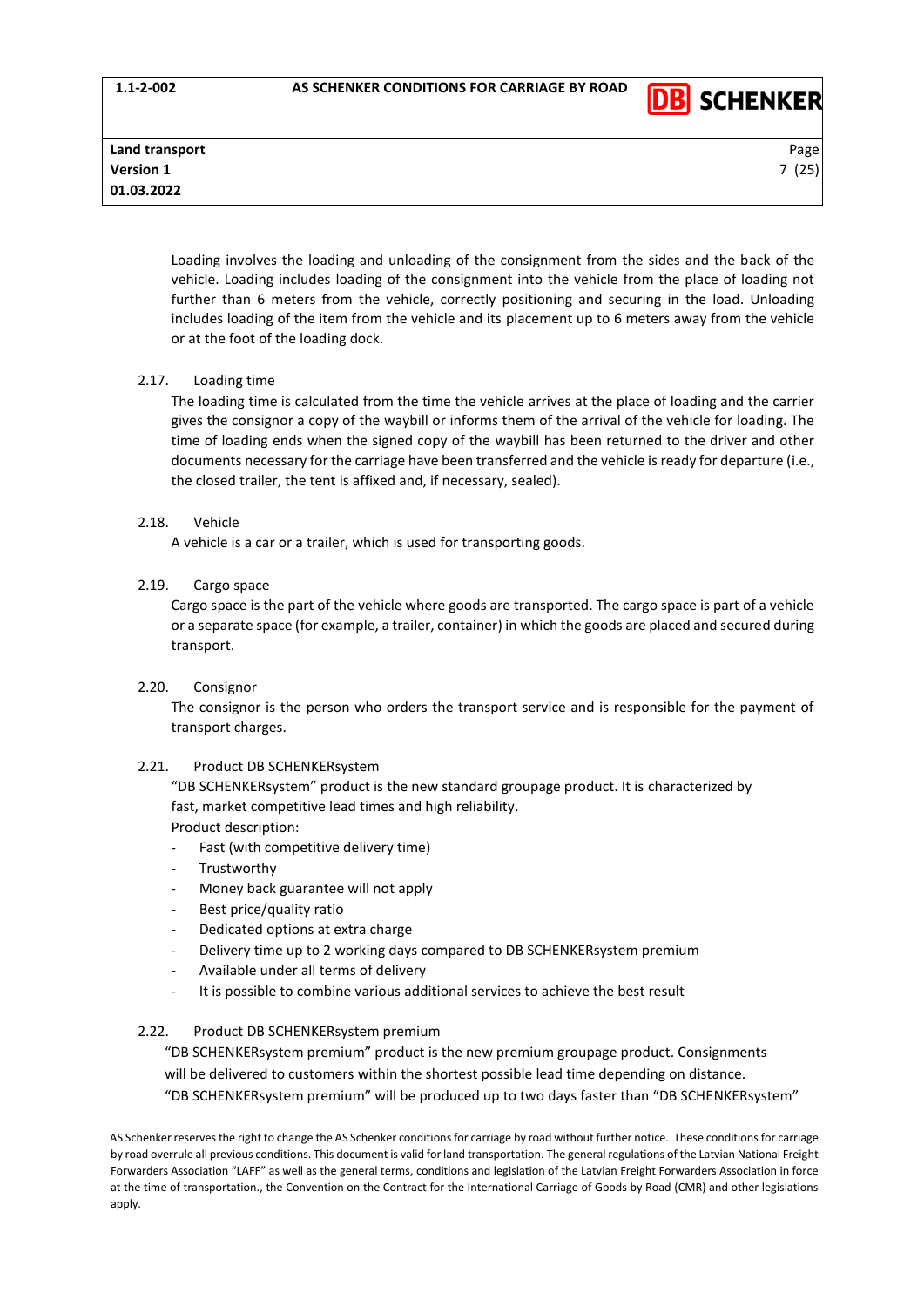

and DB SCHENKERsystem premium gives a full money back guarantee on the consignment price if delivery happens later than 6pm on scheduled arrival date. Product description:

Fastest delivery time

- Best security
- Money back guarantee
- Additional services at an additional cost
- Fixed transport schedule
- Possible delivery terms: EXW, CPT, DDU (DAT AND DAP), DDP

### 2.23. Product DB SCHENKERsystem premium13

"DB SCHENKERsystem premium13" product is the new premium groupage product. Consignments will be delivered to customers within the shortest possible lead time depending on distance.

"DB SCHENKERsystem premium13" will be produced up to two days faster than "DB SCHENKERsystem" and "DB SCHENKERsystem premium13" gives a money back guarantee for additional fee if delivery happens later than 13pm on scheduled arrival date. In case shipment arrive on next working day or later, a full money back guarantee on the consignment price will apply.

Product description:

- Fastest delivery time
- Best security
- Money back guarantee
- Additional services at an additional cost
- Fixed transport schedule
- Possible delivery terms: EXW, CPT, DDU (DAT AND DAP), DDP
- Premium13 is possible to order to the biggest cities in EU. More detailed information is available in [e-Schenker Scheduler](https://eschenker.dbschenker.com/nges-portal/public/en-US_EE/#!/scheduling/search-scheduling): e-Schenker Scheduler

### 2.24. Product DB SCHENKERsystem premium10

"DB SCHENKERsystem premium10" product is the new premium groupage product. Consignments will be delivered to customers within the shortest possible lead time depending on distance.

"DB SCHENKERsystem premium10" will be produced up to two days faster than "DB SCHENKERsystem" and "DB SCHENKERsystem premium10" gives a money back guarantee for additional fee if delivery happens later than 10am on scheduled arrival date. In case shipment arrive on next working day or later, a full money back guarantee on the consignment price will apply.

Product description:

- Fastest delivery time
- Best security
- Money back guarantee
- Additional services at an additional cost
- Fixed transport schedule
- Possible delivery terms: EXW, CPT, DDU (DAT AND DAP), DDP
- Premium10 is possible to order to the biggest cities in EU. More detailed information is available in [e-Schenker Scheduler](https://eschenker.dbschenker.com/nges-portal/public/en-US_EE/#!/scheduling/search-scheduling): e-Schenker Scheduler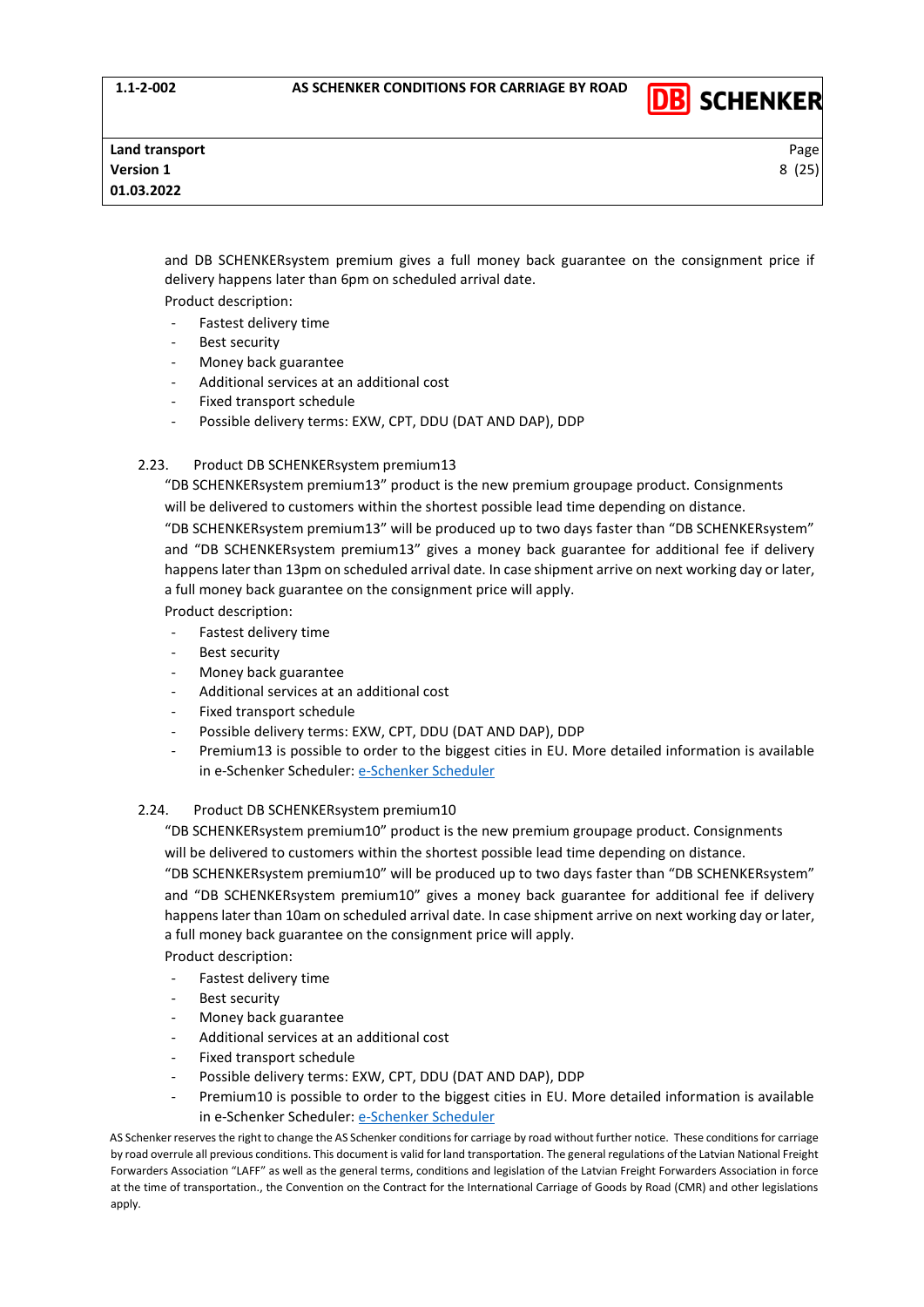

# 2.25. DB SCHENKERsystem home

- "DB SCHENKERsystem home" is a product for DB SCHENKERsystem shipments. Main characteristic of this service is the delivery to private person, unload of the shipment via tail-lift with one driver by the curbstone or as close as legally possible to the delivery address. Loading involves the loading and unloading of the consignment from the sides and the back of the vehicle. Loading includes loading of the consignment into the vehicle from the place of loading not further than 6 meters from the vehicle, correctly positioning and securing in the load. Unloading includes loading of the item from the vehicle and its placement up to 6 meters away from the vehicle or at the foot of the loading dock. The service does not include transport inside buildings or delivery to the floors. Product shall apply to shipments were exist one or more of these elements:
- There might be no unloading facilities (equipment for unloading, loading ramp etc.) for delivery and shipments are unloaded by driver
- Delivery might be at a residential building
- The recipient is not always available for delivery during regular business hours
- Consignee does not have a company tax ID

Additional requirements:

- The place of delivery must be identified by the driver as safe, and as close as legally possible to the delivery address
- Receiver must be informed that a truck of a min dimension of 12 tons must have access to the delivery area
- Normal business days and hours for delivery
- The delivery pre-notice SMS or e-mail are included with the DB SCHENKERsystem home delivery service and need to be choosed during placing order in e-Schenker platform
- DB SCHENKERsystem home delivery is subject to weight restrictions applied international DB SCHENKERsystem shipments delivered with tail lift

### 2.26. Money back guarantee

In case of time definite carriage, the money back guarantee is applicable only up the amount of the respective surcharge (amounts provided in additional services price list), if not stipulated differently in the AS Schenker conditions for carriage by road.

- 2.27. DB SCHENKERsystem, DB SCHENKERsystem premium, DB SCHENKERsystem premium13, DB SCHENKERsystem premium10 and DB SCHENKERsystem home exclusion from service and general service requirements:
	- Weather and traffic conditions. Delivery times in the transport schedule are based on normal weather and traffic conditions;
	- Deliveries to the islands and outside the EU. Delivery times may vary when it comes to islands or customs procedures. For these consignments, money back guarantee will not apply;
	- National holidays. Transport schedules do not take into account the possible national holidays of different countries. Delivery times may be extended by number of holidays in the route;
	- Absence of compliant packaging for goods;
	- All necessary information must be provided in the order and documents;
	- In case the order contains false or inaccurate data, DB SCHENKERpremium,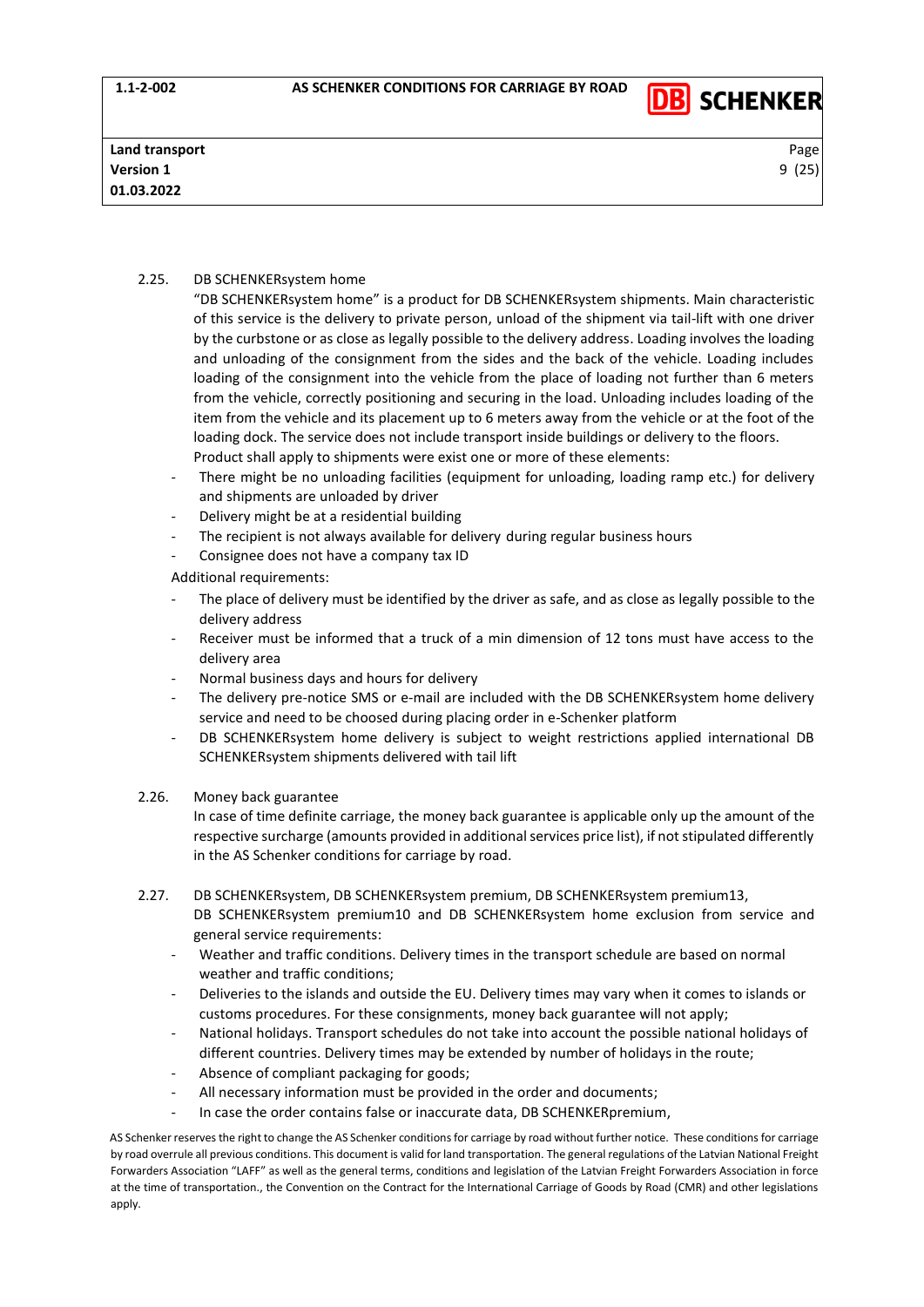

DB SCHENKERpremium13 and DB SCHENKERpremium10 does not give money back guarantee;

- Each unit of packaging must be labelled with the address printed and containing the SSCC standard barcode from e-Schenker by the moment of consignment is collected at the latest;
- The collection and distribution will take place on working days within the hours of a normal working day;
- ADR/IDMG consignments must be pre-agreed with DB Schenker (ADR/IMDG class, etc.);
- Money back guarantee does not apply *force majeure* cases;
- DB SCHENKERsystem premium, DB SCHENKERsystem premium13 and DB SCHENKERsystem premium10 transport booking must be submitted by eSchenker environment or EDI.

### 2.28. Notice (Pre-notice)

Option for customers who would like consignee to be informed prior to shipment delivery. This option has a pure informative character and does not allow for individual agreements with regards to exact delivery day and time. Customer transport booking must be submitted by eSchenker environment including consignee contact telephone number and e-mail. Money back guarantee will not apply.

### 2.29. Pre-Notice pick-up & delivery

Pre-Notice as a service will support shipper and receiver of goods in planning and preparation activities around the flow of goods. This service is split up into two options allowing to choose from Pre-Notice pick-up and Pre-Notice delivery. DB Schenker informs the customer prior to pick-up and/or delivery per Mail (default) about the following information:

- o Pre-Notice pick-up: ETA loading => day and expected 4 hours slot
	- o Pre-Notice delivery: ETA unloading=> day only

Pre-notification for loading/collection must take place on the day of loading by 12 noon or minimum one hour before truck arrives. Pre-notification for unloading/delivery must take place on the day before arrival not later than 5 pm. This option has pure informative character and not including individual agreements with regards to pick-up and/or delivery time. This option requires the customer to leave the following contact data: Address, Consignor and consignee name, Contact phone number and E-mail address.

2.30. Notice (Fix Day)

Option for customers to either define upfront a delivery date within three days (+1-3) from scheduled delivery or have the consignee contacted by customer service to agree on a delivery date within those three days after arrival to destination terminal. There is no time slot commitment included in this option, so it remains with the contacting branch to deliberately confirm or decline any time slots that may have been indicated by customers. Customer transport booking must be submitted by eSchenker environment including consignee contact telephone number and e-mail. Money back guarantee will not apply.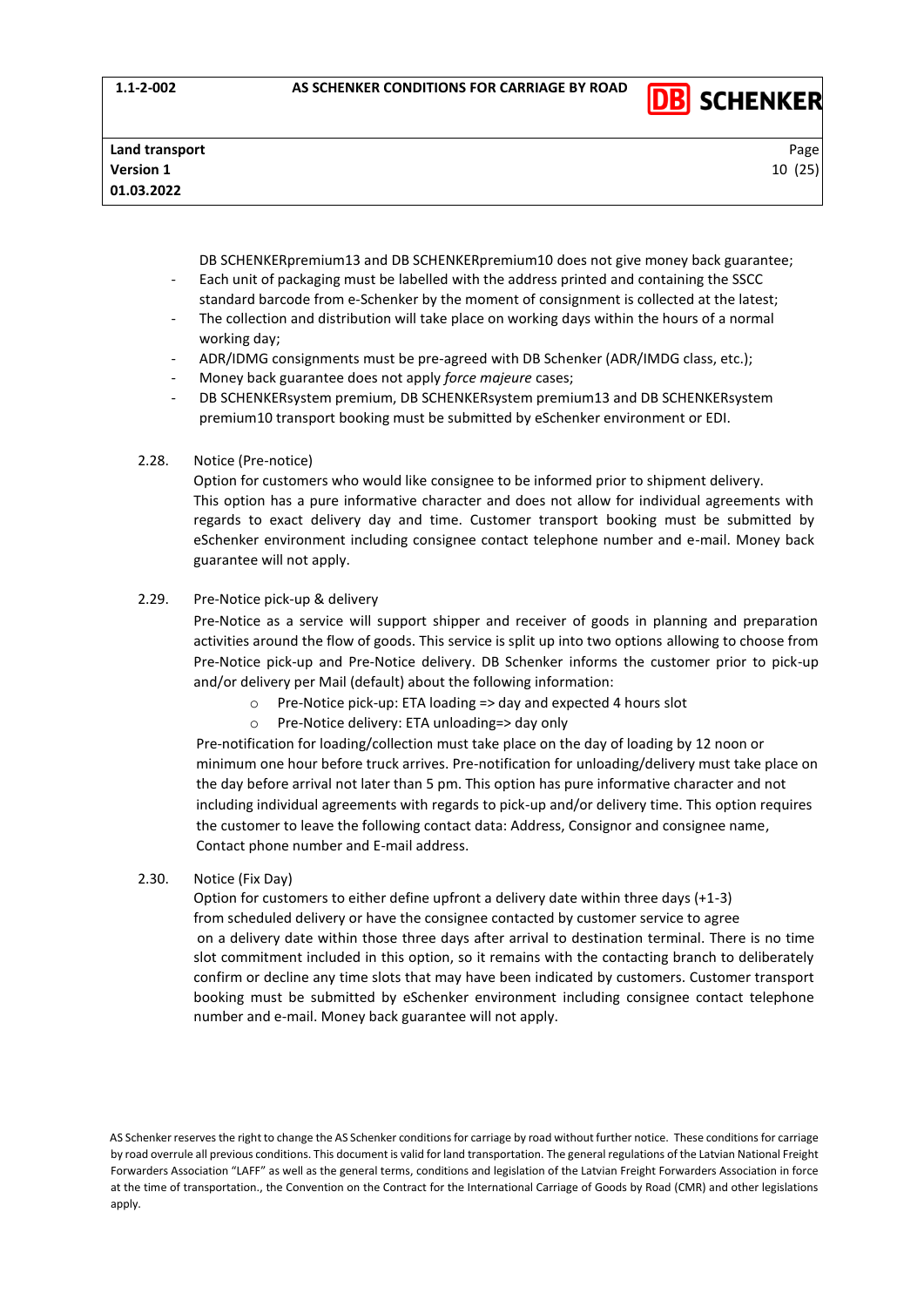

# 2.31. Notice (Fix Day13)

Option for customers to either define upfront a delivery date and time within three days (+1-3) till 13:00 (local time in destination country) from scheduled delivery or have the consignee contacted by customer service to agree on a delivery date and time till 13:00 (local time in destination country) within those three days after arrival to destination terminal. Customer transport booking must be submitted by eSchenker environment including consignee contact telephone number and e-mail. Money back guarantee will not apply.

# 2.32. Notice (Fix Day10)

Option for customers to either define upfront a delivery date and time within three days (+1-3) till 10:00 (local time in destination country) from scheduled delivery or have the consignee contacted by customer service to agree on a delivery date and time till 10:00 (local time in destination country) within those three days after arrival to destination terminal. Customer transport booking must be submitted by eSchenker environment including consignee contact telephone number and e-mail. Money back guarantee will not apply.

### 2.33. Notice (Fix Day to be agreed)

Option for customers to order, in which the consignee will be contacted by Schenker local office after shipment will arrive in destination terminal. Delivery date can be agreed within three workdays (+1-3) after shipment has arrived in destination terminal. There is no time slot commitment included in this option, so it remains with the contacting branch to deliberately confirm or decline any time slots that may have been indicated by customers. Customer transport booking must be submitted by eSchenker environment including consignee contact telephone number and e-mail. Money back guarantee will not apply.

2.34. Fix Day pick-up & delivery DB SCHENKERpart load

### DB SCHENKERfull load

Fix Day as a service allows to choose a specific date for pick-up or delivery**.** Booking of these options via eBooking must take place minimum two days in advance before the planned loading before 3pm on that day. Pick-up and offloading within standard operating hours. There is no time slot commitment included in this option. The booked delivery date can have an impact on loading date to avoid warehousing. Joint booking of both options will not be allowed. Fix Day service cannot be combined with shipment of Dangerous Goods. Restrictions can apply for pick-up and deliveries to city centres, island, alpine areas and more. Booking this option requires to leave contact data including phone number.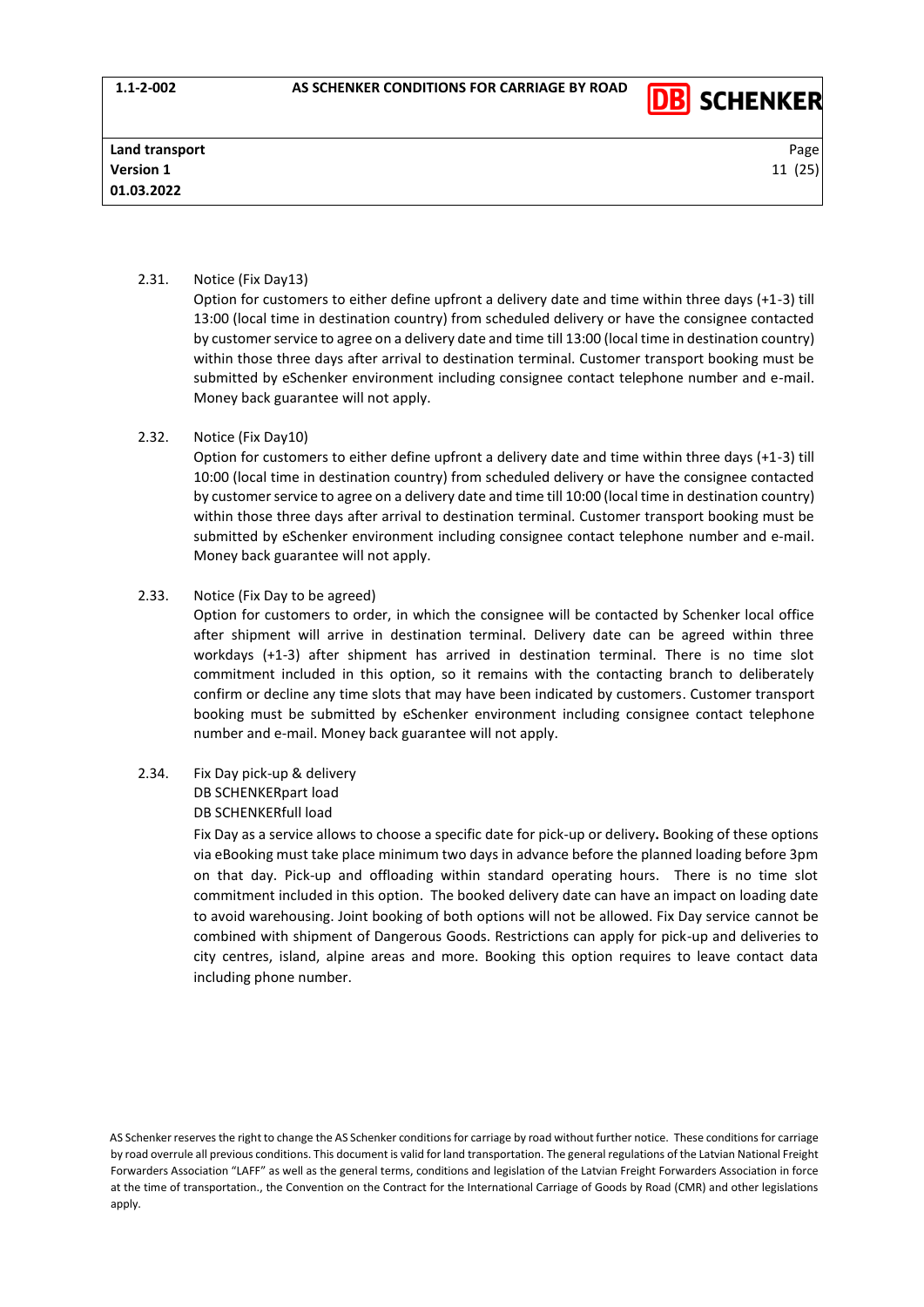

# 2.35. Time Window pick up & delivery DB S SCHENKERpart load DB SCHENKERfull load

This service allows an alignment of a defined time window allowing to choose from "morning" (9am – 12pm) and "afternoon" (1pm-4pm) pick-up or delivery. Arrival at consignor/consignee within agreed time window. Loading /offloading activity within the agreed time window must take place within 30 minutes (LTL) and within 60 minutes (FTL). Booking of these options via eBooking minimum two days in advance before the planned loading before 3pm on that day. Booking this option requires to leave contact data including phone number. Both options cannot be booked jointly via eBooking as in some cases delivery in the agreed time window cannot be handled operational wise. There are exception areas defined for some postal codes. Combination of any Time Window option with Dangerous Goods is not allowed.

2.36. Product DB SCHENKERpart load

The following section describes the characteristics of the product DB SCHENKERpart load in its standard format. This is intended to highlight the basic product without any kind of additional services and will help understand the scope of the pure service offering of DB SCHENKERpart load:

Maximum weight of the goods in load unit is < or = 19.400 kg, loading meters are < or = 11 meters and

cubature is < or = 55 m3;

- The standard product comes with a single manned truck and one driver;
- Minimum equipment type is defined as tilt-trailer "Eurosize" (13.6 m);
- For part load the load unit size is adjusted to the individually booked shipment-size by the customer;
- Lead time starts with date and time of collection;
- Lead time is counted in working days;
- Lead time is not guaranteed and there is no money back guarantee in case indicated lead time is not kept;
- Loading and unloading must be possible for a minimum of 8 hours during daytime on workday without any time-window limitations between 6 am to 6 pm;
- Loading and unloading from behind over loading dock;
- Loading and unloading equipment must be provided by shipper and consignee;
- Loading and unloading must be executed by shipper and consignee, not by driver;
- Loading and unloading equipment must be provided by shipper and consignee;
- Loading and unloading time free of charge towards the customer is maximum a'45 minutes. Demurrage will apply according to 4.10;
- Demurrage time starts with the arrival at the loading/unloading location within the standard opening hours between 6 am to 6 pm with no limitations by customer and is finished when all transportation/customs documents issued by the shipper were given to the driver after loading or all transportation/customs documents were closed by the consignee after unloading process;
- Transport booking must be placed minimum two working days (Monday through Friday) before planned loading of the goods;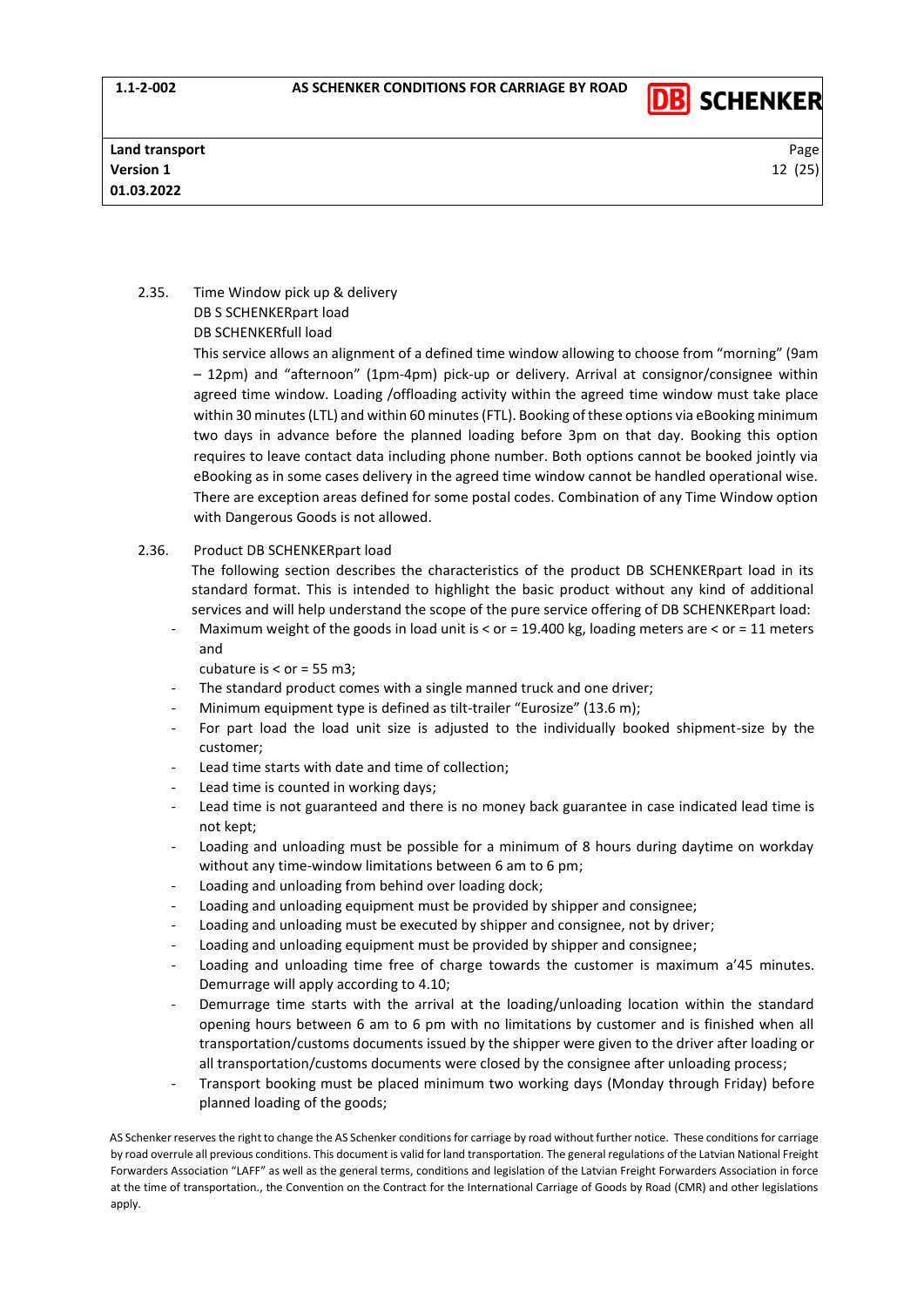

- As load securing equipment 1 lashing strap per 1 loading meter is provisioned as standard;
- All deviations from standard format must be agreed in written with Schenker AS customer service.

### 2.37. Product DB SCHENKERfull load

The following section describes the characteristics of the product DB SCHENKERfull load in its standard format. This is intended to highlight the basic product without any kind of additional services and will help understand the scope of the pure service for DB SCHENKERfull load:

- Maximum weight of the goods in load unit is > 19.400 kg, loading meters are > 11 meters and cubature is > 55 m3;
- The standard product comes with a single manned truck and one driver;
- Minimum equipment type is defined as tilt-trailer "Eurosize" (13.6 m);
- For full load the load unit size is capable to handle a minimum of 33 pallets (120cmx80cm ground space) and 24.000 kg;
- Lead time starts with date and time of collection. Lead time is counted in working days. Lead time is not guaranteed and there is no money back guarantee in case indicated lead time is not kept;
- Loading and unloading must be possible for a minimum of 8 hours during daytime on workday without any time-window limitations between 6 am to 6 pm;
- Loading and unloading equipment must be provided by shipper and consignee;
- Loading and unloading must be executed by shipper and consignee, not by driver;
- Loading and unloading equipment must be provided by shipper and consignee;
- Loading and unloading time free of charge towards the customer is maximum a'60 minutes. Demurrage will apply according to 4.10;
- Demurrage time starts with the arrival at the loading/unloading location within the standard opening hours between 6 am to 6 pm with no limitations by customer and is finished when all transportation/customs documents issued by the shipper were given to the driver after loading or all transportation/customs documents were closed by the consignee after unloading process;
- Transport booking must be placed minimum two working days (Monday through Friday) before planned loading of the goods;
- As load securing equipment 1 lashing strap per 1 loading meter is provisioned as standard;
- All deviations from standard format must be agreed in written with Schenker AS customer service.

# 2.38. Product DB SCHENKERdirect

DB SCHENKERdirect is the product name, which includes products DB SCHENKERpart load and DB SCHENKERfull load. Delivery times are by agreement with customer service. DB SCHENKERdirect can also transport shipments that for some reason do not qualify under DB SCHENKERsystem, DB SCHENKERsystem premium, DB SCHENKERsystem premium13 and DB SCHENKERsystem premium10.

### 2.39. Transport of hazardous goods (ADR/IMDG)

Hazardous substances can only be transported using DB SCHENKERsystem and DB SCHENKERdirect products. DB SCHENKERsystem premium, DB SCHENKERsystem premium13, DB SCHENKERsystem premium10 and DB SCHENKERsystem home cannot be ordered for hazardous goods.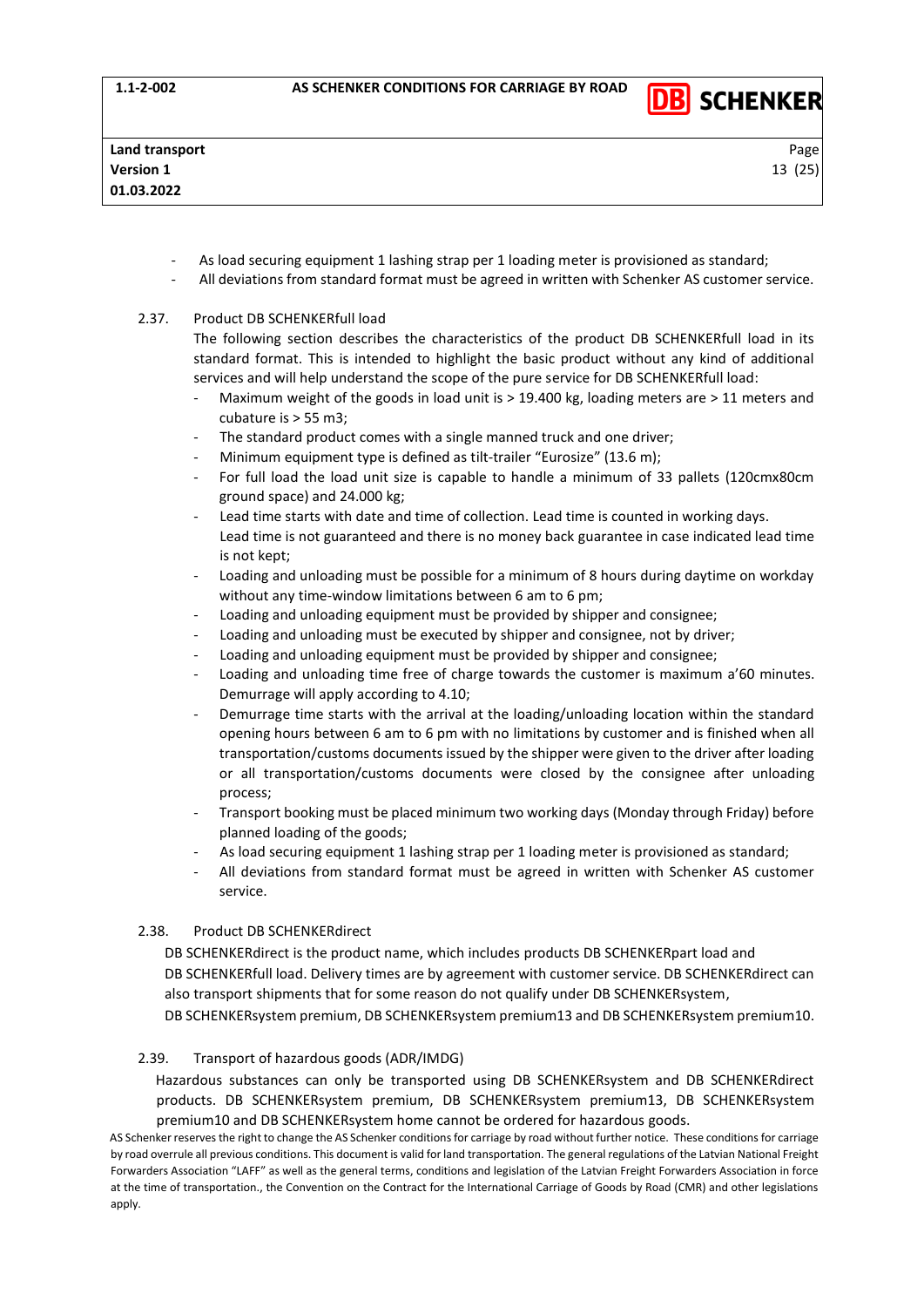

# 2.40. Weight restrictions

The following weight limits apply to the products DB SCHENKERsystem, DB SCHENKERsystem premium, DB SCHENKERsystem premium13, DB SCHENKERsystem premium10 and DB SCHENKERsystem home:

- Maximum actual weight per consignment / pallet: 1500 kg (loading with tail-lift max.1000 kg)
- Maximum actual weight per consignment / pallet for FR,ES,PT,PL,IT,SE: 800 kg
- Maximum chargeable weight per consignment: 2500 kg
- Maximum 5 EUR-PLL

Consignments that do not fall under the above limit can be carried by agreement with the customer service using the DB SCHENKERdirect product.

# 2.41. Volume restrictions

The following volume limits apply to products DB SCHENKERsystem, DB SCHENKERsystem premium, DB SCHENKERsystem premium13, DB SCHENKERsystem premium10 and DB SCHENKERsystem home:

- Maximum dimensions for the package: 2.40 m x 1.80 m (with tail-lift 1,20 m) x 2.20 m (L x W x H)
- 2.42. Terms of delivery

The product DB SCHENKERsystem, DB SCHENKERsystem premium, DB SCHENKERsystem premium13, DB SCHENKERsystem premium10 and DB SCHENKERsystem home can be ordered only under the following delivery terms:

- EXW
- $CPT$
- DDU (DAT and DAP)
- DDP

The product DB SCHENKERsystem and DB SCHENKERdirect can be ordered at all delivery terms.

- 2.43. Conditions of carriage and exclusions for products DB SCHENKERsystem, DB SCHENKERsystem premium, DB SCHENKERsystem premium13, DB SCHENKERsystem premium10, DB SCHENKERsystem home and DB SCHENKERdirect:
	- Goods which carriage is prohibited in relation to the laws and regulations of a particular country;
	- Temperature sensitive goods;
	- Animals, unpackaged plants;
	- Over gabarited items that cannot be delivered by truck with tail lift;
	- Weapons;
	- ADR/IMDG goods in certain directions and combinations;
	- The conditions of carriage of the products apply to normal weather and traffic conditions;
	- Delivery times for islands and countries outside the EU where the requirements for customs requirements for shipping do not qualify under the shipping times shown in the shipping schedule and will not extend money back to guarantee;
	- National holidays affecting the picking up and / or distribution of goods;
	- Packaging must comply with security standards;
	- Complete and correct data on the order;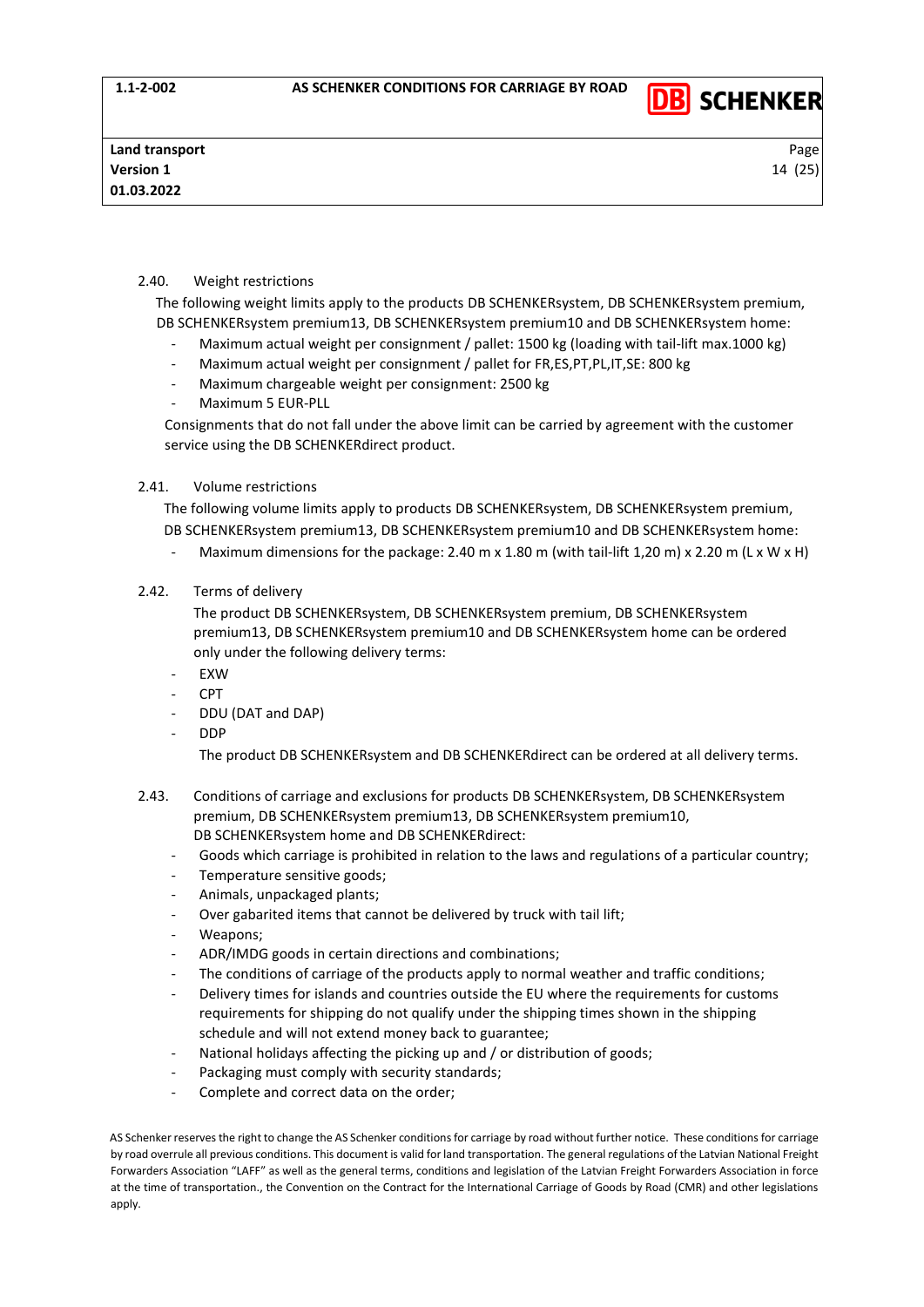

- The money back guarantee does not apply if the details of the shipment and the order are incomplete or incorrect;
- Pick up and distribution is possible from Monday to Friday;
- Each unit of packaging must be labelled with the e-Schenker address labels containing the SSCC standard barcode, at the time of shipment loading at the latest;
- Transportation of hazardous goods (ADR/IMDG) is possible only after the written acceptance from the customer service of Schenker;
- DB SCHENKERsystem premium, DB SCHENKERsystem premium13 and DB SCHENKERsystem premium10 extends to shipments that are shipped in a timely manner, i.e. 1 working day before pickup, no later than 12:00.

# <span id="page-14-0"></span>**3. TRANSPORT CONTRACT AND ORDERING TRANSPORT**

- 3.1. The acceptance by the client and receipt by the carrier deems the agreement to be concluded with the obligations incumbent upon it by the contracting parties.
- 3.2. Shipments are ordered electronically on weekdays using the e-Schenker platform [https://eschenker.dbschenker.com](https://eschenker.dbschenker.com/)
- 3.3. A transport order is deemed to be an acceptance if it meets the requirements of an agreement or a pre-agreed long-term agreement, otherwise the order will be considered a new offer (counterpart). In the case of a new tender (counterpart), the contract of carriage shall be deemed to have been concluded upon receipt of the submitted transport confirmation or delivery of the shipment.
- 3.4. The order must be submitted in writing in a format that can be reproduced and must include the following information:
	- Consignor's company details, address, telephone, contact person;
	- Information about the place of loading:
	- Place of loading, time, contact person and telephone;
	- Place of unloading, time, contact person and telephone;
	- Details of the shipment:
	- Description and type of packaging,
	- For dangerous goods ADR/IMDG, UN number and packing group (if available);
	- Number of unit packages;
	- The gross weight of the goods or the quantity of the goods in other units of measurement;
	- Other conditions for the handling of the goods;
	- An indication of the payment of the carriage charge;
	- Instructions on the possible customs clearance of goods and other formal operations related to the goods;
	- Special conditions for the vehicle (temperature requirements, special requirements for dangerous goods, tail lift, loading from the side, etc.).

AS Schenker reserves the right to change the AS Schenker conditions for carriage by road without further notice. These conditions for carriage by road overrule all previous conditions. This document is valid for land transportation. The general regulations of the Latvian National Freight Forwarders Association "LAFF" as well as the general terms, conditions and legislation of the Latvian Freight Forwarders Association in force at the time of transportation., the Convention on the Contract for the International Carriage of Goods by Road (CMR) and other legislations apply.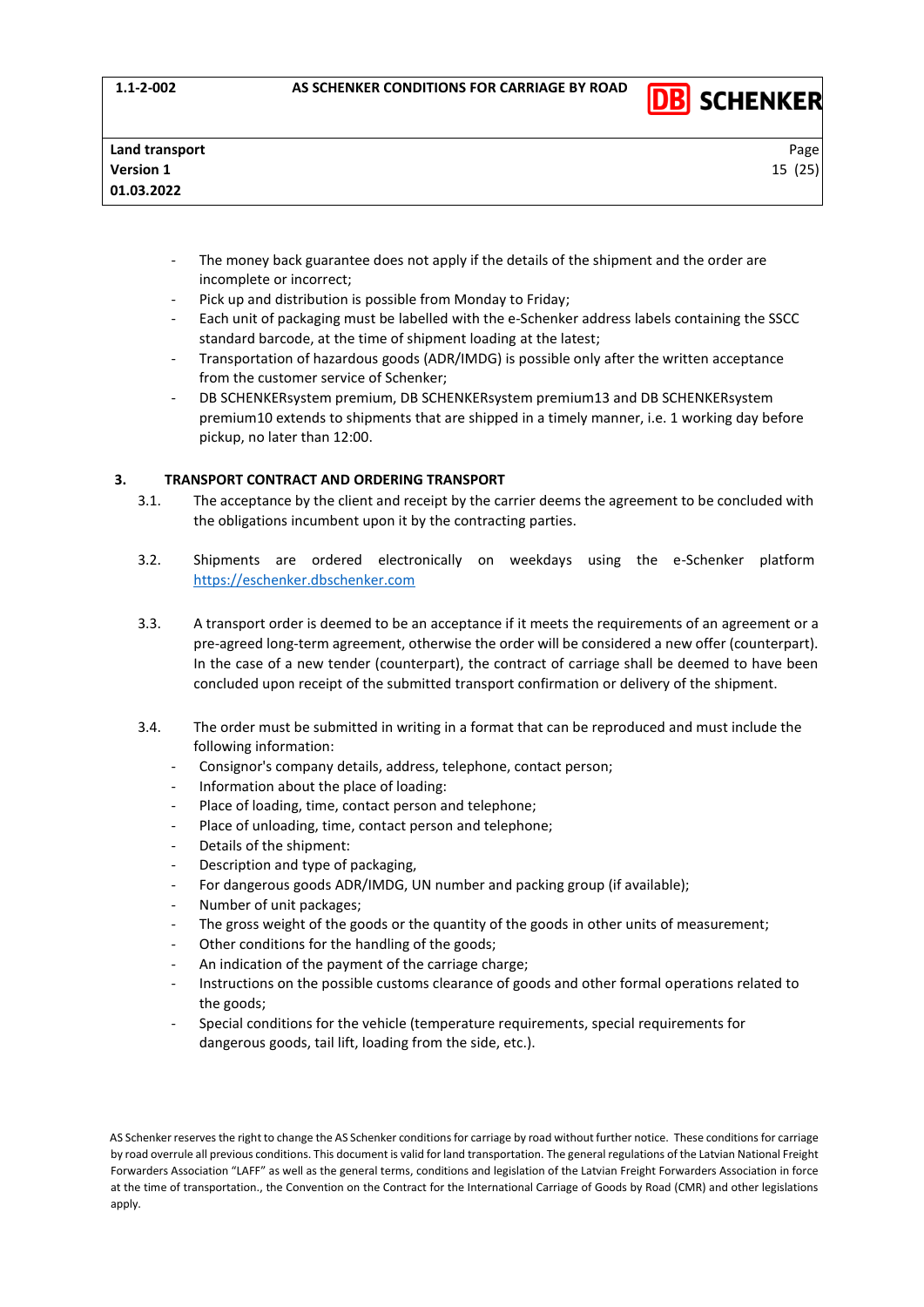

- 3.5. The consignor is responsible for the accuracy of the information provided and must include the export documents and/or documents and/or instructions accompanying the consignment in the transport document.
- 3.6. In case the consignor wants the carrier to provide transport insurance for the cargo, the corresponding request must be clearly indicated in the order form.
- 3.7. The conclusion of a contract of carriage shall be confirmed by a shipping document signed by the consignor and the carrier or by other means of legal force having the same legal power, using other information technology tools.
- 3.8. The transport contract presupposes free and unobstructed traffic conditions and the fact that the carriage can be carried out on roads that are suitable for use and have the required load capacity.
- 3.9. The following consignments are only accepted for carriage on the basis of a specific agreement:
	- Precious objects;
	- Consignments requiring special equipment or security solutions for the transportation, loading or securing;
	- Consignments which package is missing or insufficient;
	- Consignments that could affect other shipments;
	- Consignments of more than 2.20 meters in height or 6.00 meters in length or over 2.40 meters in width;
	- Consignments which cannot be carried with other shipments, although the quantities and the route would allow it;
	- Consignments which cause a different load distribution (axle load, centre of gravity, etc.);
	- Live animals;
	- Plants;
	- Goods sensitive to temperature fluctuations;
	- Consignments of a class of dangerous substances;
	- Consignments for which the time limit for loading and delivery (time guarantee) is agreed;
	- Consolidated consignments;
	- Postal items:
	- Transport of documents accompanying shipments (apart from compulsory documents required by legislation - e.g. documents of a dangerous shipment);
	- High-risk consignments (tobacco, alcohol, mobile equipment, IT equipment, etc.);
	- Consignments that cannot be handled in the transport process with traditional goods handling equipment (counterbalanced forklift truck, lavender carrier);
	- Medications.

-

- 3.10. The transport of food and hazardous (ADR/IMDG) goods is subject to the applicable rules and related instructions for the carriage of food and dangerous (ADR/IMDG) goods.
- 3.11. Outside normal working hours (on weekdays from 8:00 to 17:00) and other special services (i.e., removals, containers, etc.), the conditions of carriage are agreed on a case-by-case basis.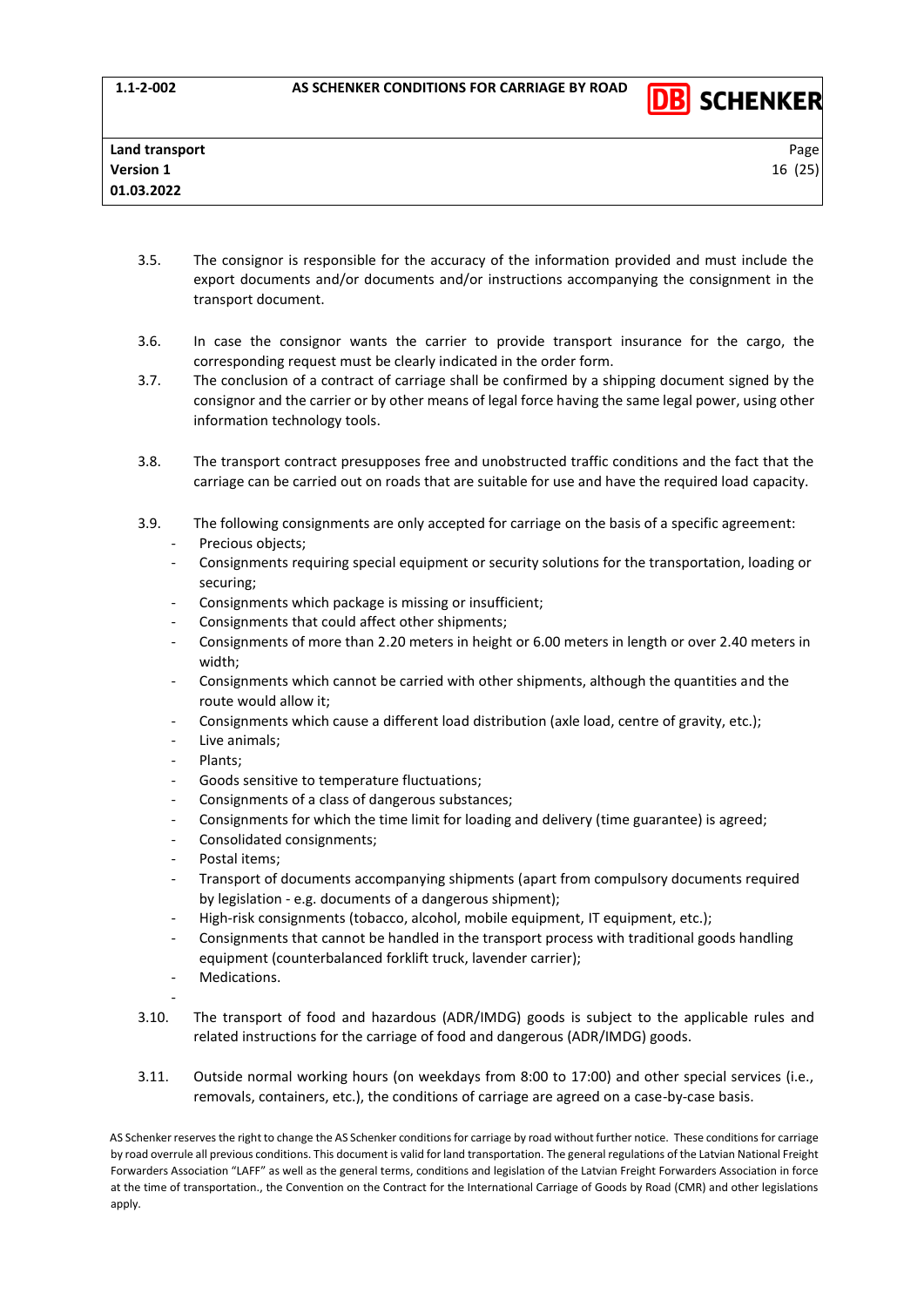

3.12. Transport with time guarantee is legally binding when the carrier has confirmed it expressly and in writing in a format that can be reproduced.

# <span id="page-16-0"></span>4. **LIABILITY AND RIGHTS OF THE CONSIGNOR**

- 4.1. The consignor must establish the conditions for the delivery of the shipment to and from the carrier, including the provision of access to the loading place, ensure the accessibility of the access road and the loading site to the following requirements: stopping possibility for loading, loading area must be hard, smooth with no slope and no steps, and the cargo space must remain within the range of the carrier or must guaranteed vehicle security, etc.
- 4.2. The consignor is required to reimburse all costs incurred in connection with the access to the place of loading (paid entry, toll-free parking, delivery charges in customs warehouses, ports, railways and airports, other taxes and official expenses).
- 4.3. Packaging of goods and marking (labelling)
- 4.4. The consignor must pack goods in a manner taking into consideration the type of transport making sure that the cargo is protected from loss and damage and does not cause damage to the carrier.
- 4.5. The packaging of the consignment must allow the shipment to be transported with other consignments, i.e., the shipment must not damage other shipments and vehicles and must allow loading other shipments on top for the entire height of the cargo space unless it is full load or otherwise agreed.
- 4.6. Each package unit of the consignment must be packaged in a transportable packaging in such a way as to allow the consignment to be secured in the freight compartment and ensure that the goods are retained during loading and transport. The packaging must also ensure that the load remains in place and prevents the shift of the centre of gravity of the load. Small consignments, which, due to their properties can be installed on standard pallets, must be fitted to them.
- 4.7. Each package item of the consignment must be marked by the consignor and contain clearly legible information for identification of the consignment with the following information:
	- The data necessary for the identification of the consignor;
	- The data and address necessary for the identification of the place of unloading (or consignee);
	- Internationally recognized warning signs;
	- A warning expressed in words;
	- Unit weight;
	- Number of units of packaging;
	- If necessary, unit dimensions.
	- No marking is required for a full load from one consignor to a single point of unloading.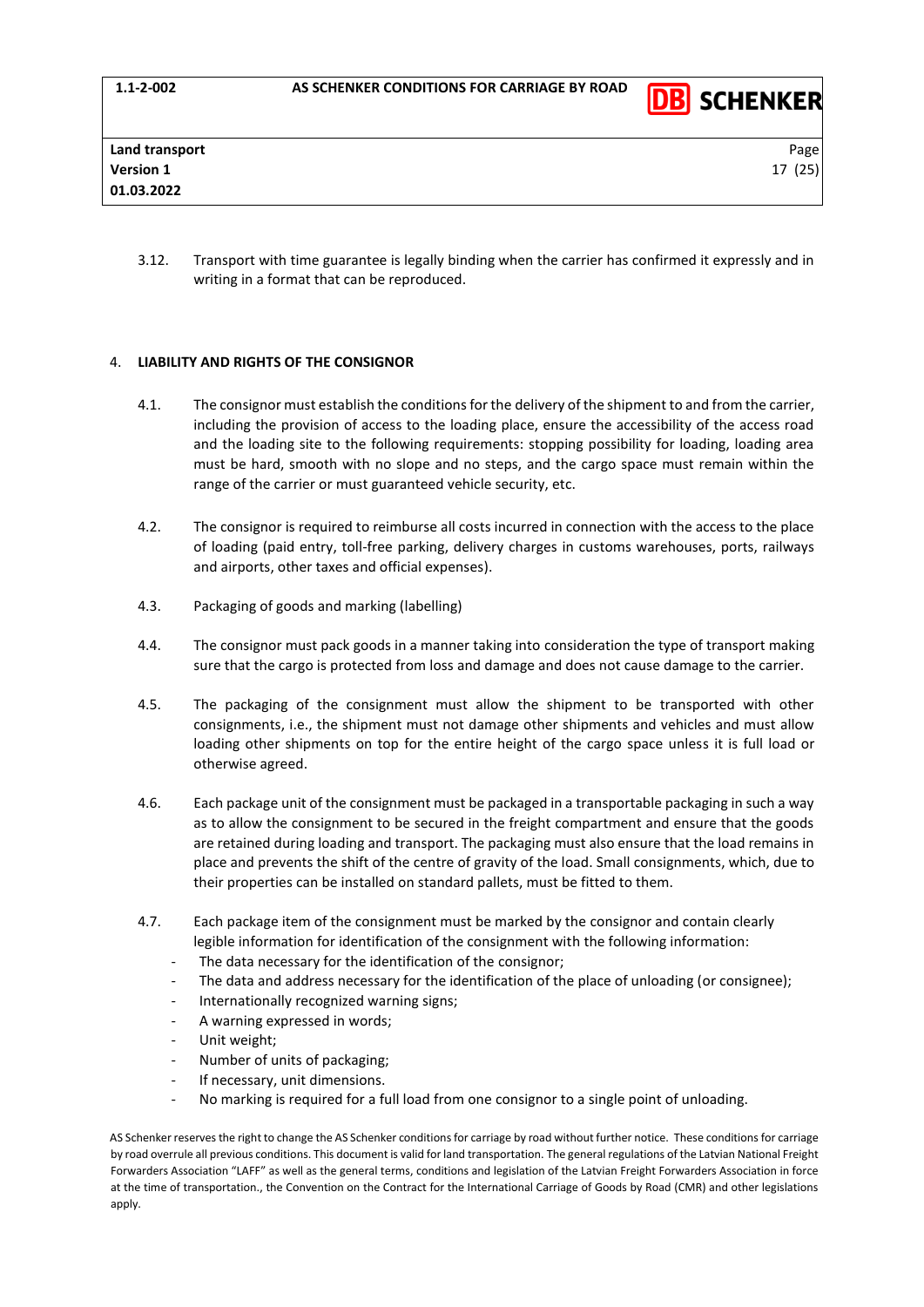

- 4.8. The responsibility of loading and securing of part and full loads lies on the consignor, the delivery of the shipment takes place in the freight compartment. As a rule, the carrier is required to be present at the time of loading. The carrier may assist the consignor in the loading process, in which case he acts on behalf of and for the customer.
- 4.9. With a tent trailer, the carrier is required to open tir-wire, side and tailgate of cargo spaces and, if necessary, lift from the sides and/or the rear of the tent. If the consignment cannot be retrieved without removing the carrier's tent, the sender is required to remove and reinstall the roof, frame and tent of the trailer, in accordance with the instructions of the carrier.
- 4.10. Cargo loading / unloading time, downtime DB SCHENKERpart load and DB SCHENKERfull load international shipments

Upon arrival at the specified address, the driver informs the Customer about the readiness of the transport to start loading work. If the time for loading or document processing exceeds the permitted time limit, the Customer must indicate or allow the time of arrival of the vehicle and the time of completion of loading to be indicated in the transport consignment note (CMR). In case of downtime, a downtime fee will be displayed.

Time allowed for loading, delivery, and processing of documentation

1. In international transport, the following are intended for loading and unloading of groupage cargo (LTL):

|    | EU shipments                                                                                                 | 2+2 hours                           |  |
|----|--------------------------------------------------------------------------------------------------------------|-------------------------------------|--|
|    | EEZ zone transit shipments                                                                                   | 3+3 hours                           |  |
|    | Shipments to/from NVs countries                                                                              | 3+24 hours (EEZ/NVS part according) |  |
| 2. | In international transport, the following are intended for loading and unloading of groupage<br>cargo (FTL): |                                     |  |
|    | EU shipments                                                                                                 | 6+6 hours                           |  |

EEZ zone transit shipments 24+24 hours

The consignor may refuse to hand out the cargo to the carrier in such cases

- if the vehicle used by the carrier does not comply with the load capacity and technical condition of the ordered vehicle, it does not have sufficient cargo space and / or equipment, it is therefore not possible to fulfill the conditions specified in the contract of carriage;
- if the vehicle was not ready at a date, time and place agreed by the parties.

DB SCHENKERsystem, DB SCHENKERsystem premium, DB SCHENKERparcel DB SCHENKERpart load and DB SCHENKERfull load – domestic shipments

Upon arrival at the specified address, the driver informs the Customer about the readiness of the transport to start loading work. If the loading time or document generation time exceeds the permitted time limit, the driver shall indicate the start and end time of the loading on the transport consignment note (DWB) or on the smartphone. The client confirms this with his signature. In case of downtime, a downtime fee will be displayed.

The transportation price includes the following loading / unloading time at the customer:

AS Schenker reserves the right to change the AS Schenker conditions for carriage by road without further notice. These conditions for carriage by road overrule all previous conditions. This document is valid for land transportation. The general regulations of the Latvian National Freight Forwarders Association "LAFF" as well as the general terms, conditions and legislation of the Latvian Freight Forwarders Association in force at the time of transportation., the Convention on the Contract for the International Carriage of Goods by Road (CMR) and other legislations apply.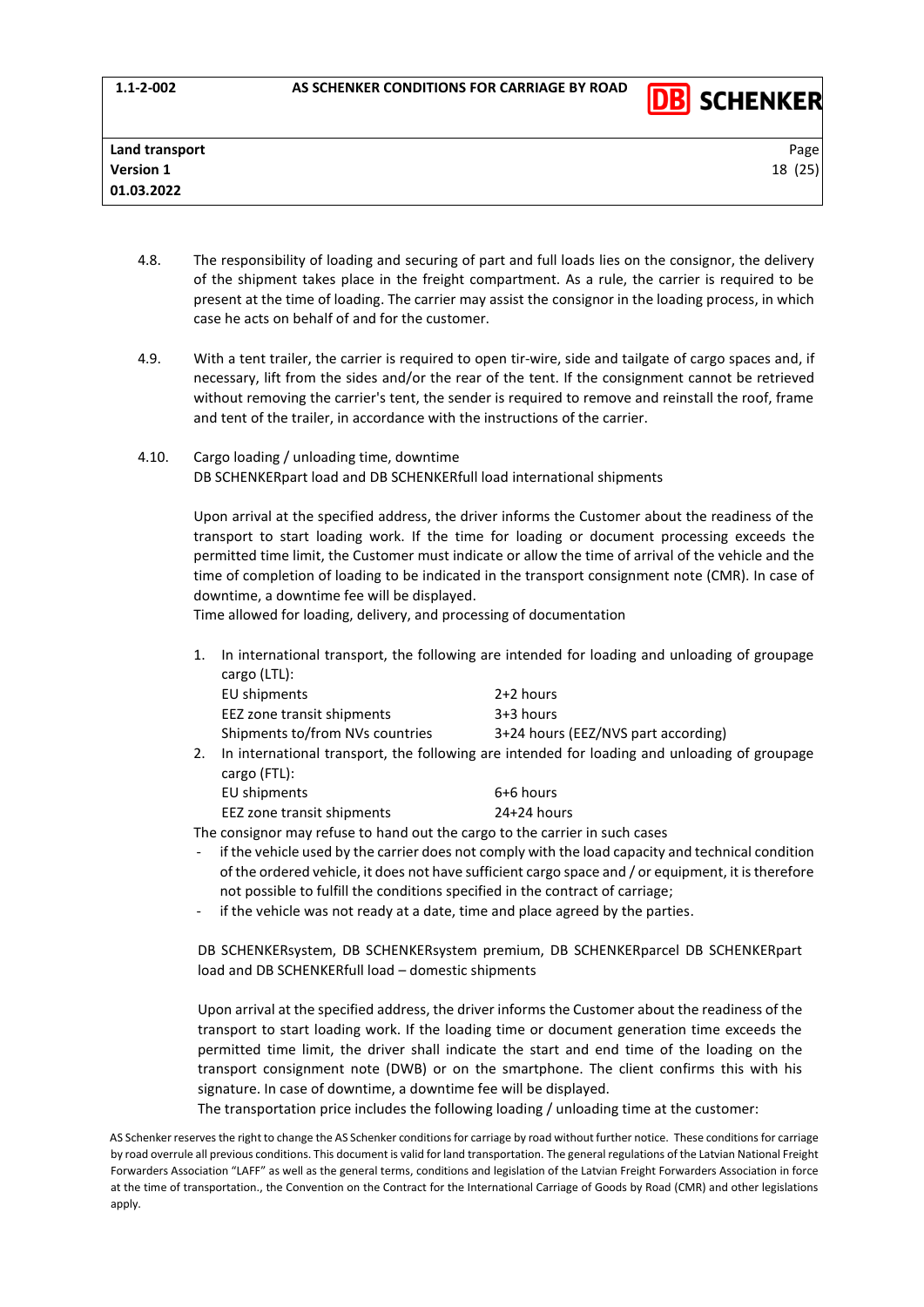**Land transport** Page **Page 2012 Page 2013 Page 2013 Page 2013 Page 2013 Page 2013 Page 2013 Page 2013 Version 1** 19 (25) **01.03.2022**

> Consignment with taxable weight up to 100 kg up to 15 minutes Consignment with taxable weight 101-2500 kg up to 30 minutes Consignment with taxable weight 2501-10000 kg up to 60 minutes Consignment with taxable weight 10001 kg up to 120 minutes

**DB** SCHENKER

- 4.11. If loading takes more time, it will be registered in the waybill, and each subsequent 30 minutes will be separately paid for.
- 4.12. When loading more than one shipment from one place of loading, the estimated time of loading is calculated based on the total taxable weight.
- 4.13. The consignor may refuse to deliver the shipment to the carrier:
	- If the vehicle fitted by the carrier does not meet the deadweight, technical condition, capacity of the cargo space and/or equipment ordered on the vehicle, thereby excluding the possibility of meeting the conditions agreed in the contract of carriage;
		- If the vehicle was not ready at the agreed date, time and place.
- 4.14. The consignor who terminates the transportation contract for the reasons indicated is entitled to get compensation for proven material damage caused to him but not more than the agreed amount of freight if the carrier's failure to fulfil his obligations was caused by circumstances beyond the control of the consignor.
- 4.15. The consignor has the right to cancel the order until the moment, when the carrier has not started the order fulfilment. If the carrier has begun to fulfil the order and the order is cancelled, the carrier has the right to receive compensation that covers his reasonable expenses, but no more than the agreed delivery charge (freight).

# <span id="page-18-0"></span>**5. LIABILITY AND RIGHTS OF THE CARRIER**

- 5.1. Carrier's liability in the loading process: The carrier checks the external condition of the consignment, the marking, the number of packing units and compares them with the data provided in the waybill. In case it is not possible to verify or the data does not correspond to the one presented in the waybill, the carrier makes a reasoned remark on all copies of the waybill.
- 5.2. The loading of the small package and the small parcel is carried out by the carrier, these consignments are delivered from hand to hand to the ground floor of the building indicated by the consignor.
- 5.3. The loading of a small consignment is carried out by the carrier whenever possible. The carrier is responsible for his activities in the cargo area and on the tail lift. In case the carrier participates in the loading process outside the cargo space, he acts on behalf of the consignor.
- AS Schenker reserves the right to change the AS Schenker conditions for carriage by road without further notice. These conditions for carriage 5.4. The carrier must ensure the presence of load straps according to standard equipment, considering 1 load strap on each pallet row plus the last pallet row 2 load strap. In case the nature of the consignment requires special fasteners or an additional load strap, the consignor is responsible for

by road overrule all previous conditions. This document is valid for land transportation. The general regulations of the Latvian National Freight Forwarders Association "LAFF" as well as the general terms, conditions and legislation of the Latvian Freight Forwarders Association in force at the time of transportation., the Convention on the Contract for the International Carriage of Goods by Road (CMR) and other legislations apply.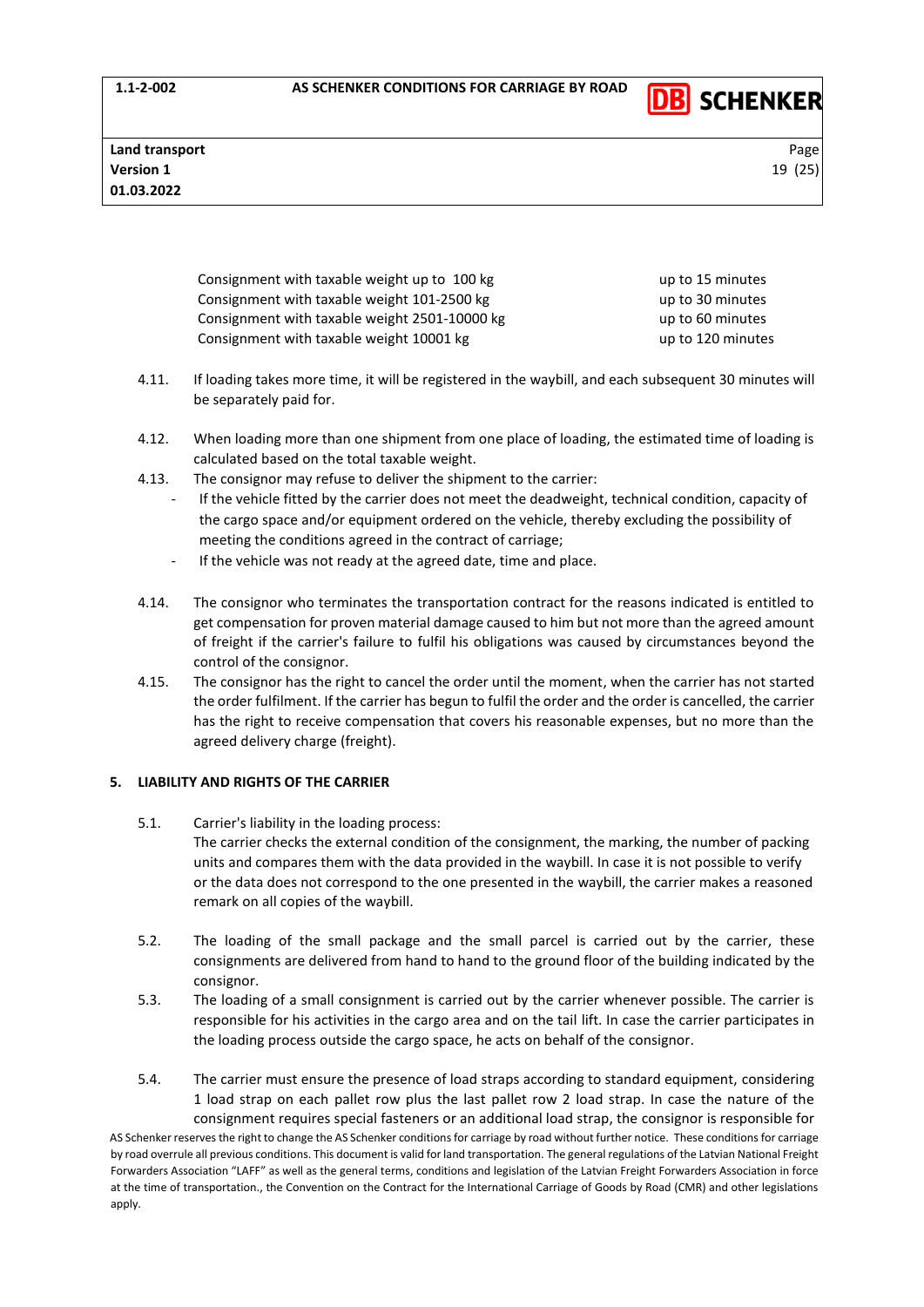

their presence, by agreement, the carrier may assist in obtaining additional fasteners or an additional load strap.

- 5.5. The carrier has the right to choose the vehicle, cargo space and route to use for the consignment, and transport the consignment, either by direct transport or by using reloadings in terminals.
- 5.6. The carrier may refuse a transport task:
	- If the consignor is not able to deliver the item at the time, place and conditions agreed upon and the carrier's refusal is justified by other tasks which do not allow to postpone receipt of the given consignment or if it is no longer possible to comply with the delivery deadline specified in the contract of carriage;
	- If the consignor does not confirm the comments made by the carrier on the waybill.
- 5.7. The carrier who terminates the contract of carriage for the reasons given is entitled to reimbursement of the expenses incurred but not more than the agreed amount of the carriage if the failure of the carrier was due to circumstances beyond the control of the carrier.
- 5.8. If the consignee refuses to accept the shipment at the place of unloading, the carrier has the right to demand reimbursement of additional expenses incurred by the consignor.
- 5.9. If the sender wishes to re-address the consignment without unloading the truck, this will mean the start of a new transport contract. The carrier has the right to refuse to conclude a new agreement and may require the unloading of the consignment.
- 5.10. If the carrier notices at any stage of the transport operation that the total weight of the shipment exceeds the total weight declared by the shipper, he is entitled to unload the excess load at the expense and risk of the consignor.
- 5.11. If the total weight of the goods does not exceed the maximum authorized gross weight limits permitted by normative acts, the consignment exceeding the estimated gross weight declared by the consignor in the bill of lading shall be taxed at twice the tariff.
- 5.12. The consignor is obligated to compensate the carrier for all fines and fees collected from the carrier in connection with the incorrect display of the total weight of the consignment by the consignor or any other incorrect information provided on the consignment.
- 5.13. The carrier is entitled to immediately unload and store, collect or destroy the consignment at the expense of the consignor, with the carrier also bearing all costs incurred, in the following cases:
	- If the load process reveals hazardous substances or hazardous waste in the load, of which the carrier was not properly informed before the load was received from the consignor;
	- The consignor has not provided the carrier with the documents required for the carriage of all dangerous goods, including - if the truck or container is transported in a certain part along the sea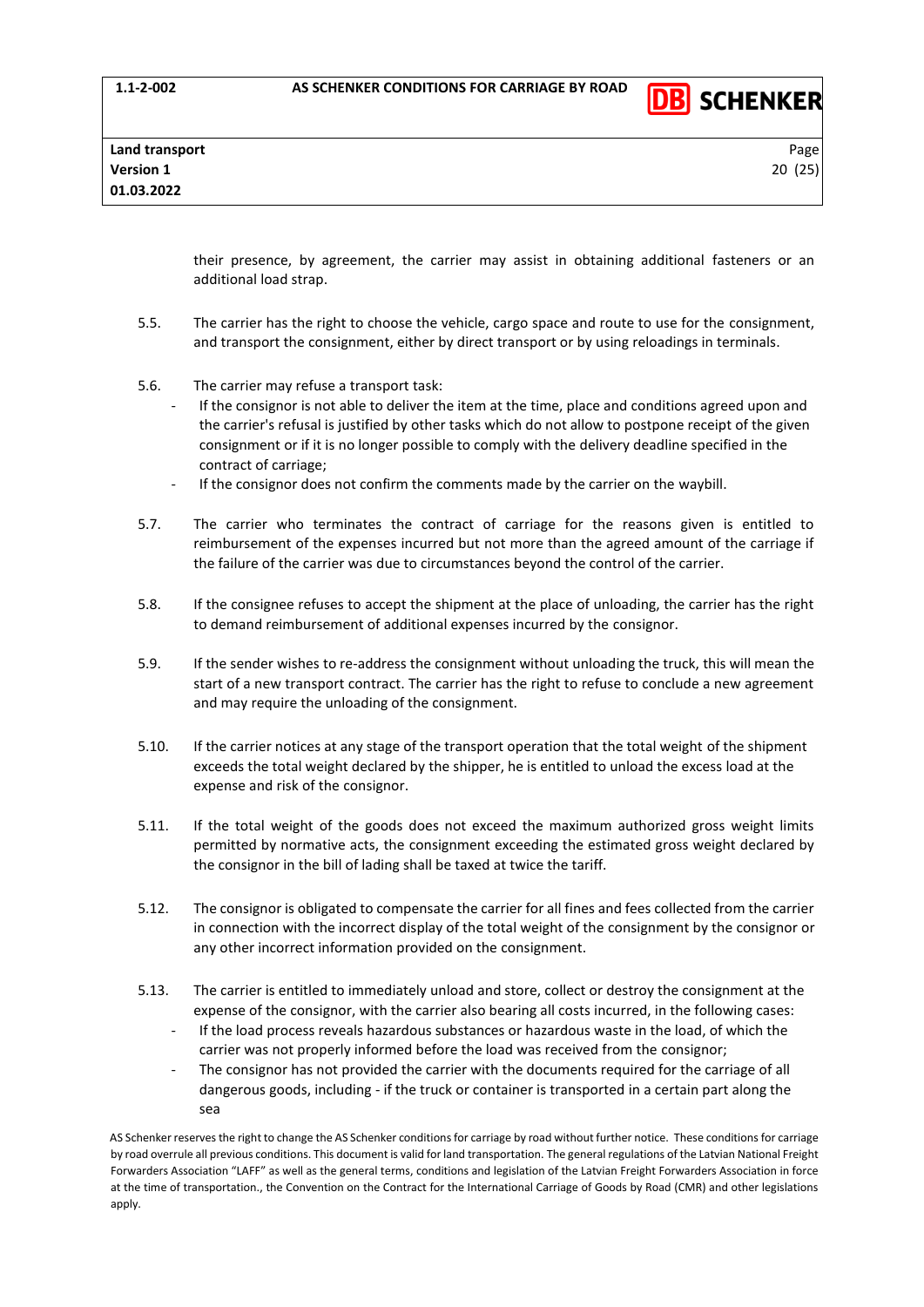

- Also, with the shipping documents required by the shipping companies;
- Classification, packaging and/or marking of dangerous goods has been found to be inadequate in their transportation with regulatory standards.
- 5.14. The carrier refuses any instructions from the consignor that would result in violations of the rules governing driving time and speed and the driver`s resting time.
- 5.15. The parties have agreed that AS Schenker is entitled to refuse to provide services in whole or in part or to discontinue the provision of the service if the provision of the service in question is wholly or partially prohibited, including, but not limited to, United States, European Union or national law. Also, if the provision of the service is totally or partially prohibited, including, but not limited to, the legislation on the fight against terrorism and the fight against embargo. AS Schenker may exercise this right unannounced and AS Schenker shall not bear any liability towards the client in exercising such rights.

# <span id="page-20-0"></span>**6. PAYING FOR THE TRANSPORT**

- 6.1. Unless otherwise agreed, the services and expenses incurred for the carriage and connected expenses shall be paid by the time of delivery.
- 6.2. The consignor, as the one giving the task for the carrier, is obligated to pay the carriage charge, irrespective of the carriage payment agreement, and other taxes, if the consignee has not redeemed the delivery or has refused to pay the carriage charge or if he is not able to pay for the carriage. The transport costs of the goods that spoil fast or that have very low value need to be paid in advance.
- 6.3. If the work performed by the carrier is interrupted by circumstances beyond the control of the carrier (e.g., strike, work stoppage, etc.), the carrier is entitled to compensation for work and expenses incurred by him.
- 6.4. The freight cost is calculated separately for each consignment according to the taxable weight.
- 6.5. For a consignment which is difficult to load due to their special shape or poor quality of packaging, and which cannot be loaded normally together with other consignments, the freight cost shall be calculated according to the loading meter of the loading space.
- 6.6. Additional fees and other payments:
	- In addition to the actual transportation costs, transport related additional costs will be charged separately according to the current price lists or actual costs (including additional charges for securing costs and returning the signed bill of lading);
	- In the case of carriage of goods containing, in whole or in part, hazardous substances, an additional charge is required;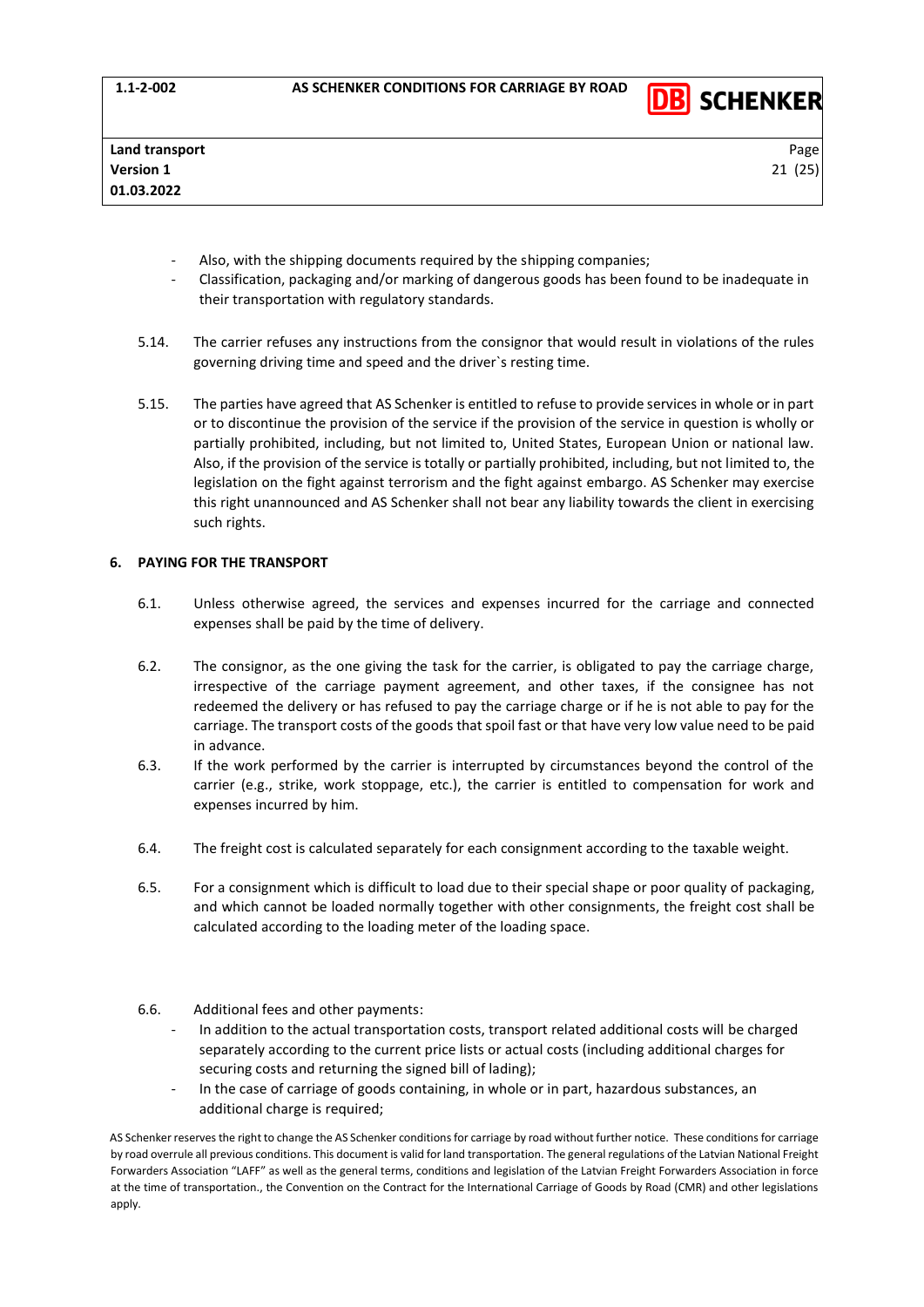

- An extra fee is charged for exceeding the loading time;
- The sending of a written payment notice may be subject to a fee in accordance with the carrier's price list;
- It is prohibited for the consignor to postpone or not pay even if the consignor has claims against the carrier;
- All extra fees, due to not paying the charges on time, are borne by the debtor;
- In the event that the due date has come to an end, the creditor has the right to encumber the movables of the debtor who is in possession of it.

# <span id="page-21-0"></span>**7. COMPLAINTS**

- 7.1. Submissions and claims are based on the provisions of the Law of Obligations Act and the CMR Convention. Claims must be submitted in writing with supporting documents.
- 7.2. The timely filing of pretentsions or a claim does not release the consignor from the timely payment of the invoice.
- 7.3. Claims settlement shall not be allowed without the prior written consent of the Carrier.
- 7.4. Compliance with the requirements is based on the legislation of the Republic of Estonia and international agreements ratified by the Republic of Estonia.

# <span id="page-21-1"></span>**8. LAND TRANSPORT PRICE LIST AND PRICE OFFER CONDITIONS**

- 8.1. General pricing and pricing conditions At the calculation of price it is proceeded from the weight of the consignment and upon more sizeable consignments from the chargeable weight proceeding from the need of space in the cargo room:
	- $1 m<sup>3</sup>$  (cbm) = 333 kg;
	- 1 Ldm (load meter for freight space) = 1850 kg;
	- 1 Euro pallet =  $0,4$  ldm;
	- 1 Fin-pallet =  $0.5$  ldm;
	- Long goods according to 2.11., 2.12. and 2.15.
- 8.2. Chargeable weight of the consignment, based on which haulage is calculated, shall always be rounded upwards:
	- Consignment with chargeable weight under 2500 kg with a precision of 1 kg;
	- Consignment with chargeable weight over 2500,01 kg with a precision of 100 kg.
- 8.3. Part load cargo is a consignment the chargeable weight of which is 2500 kg or more and in addition to which there is also room for other consignments in the vehicle. The transport of part load cargo is performed without reloading, unless the traffic, customs technical reasons or delivery terms request otherwise.

# 8.4. The price includes: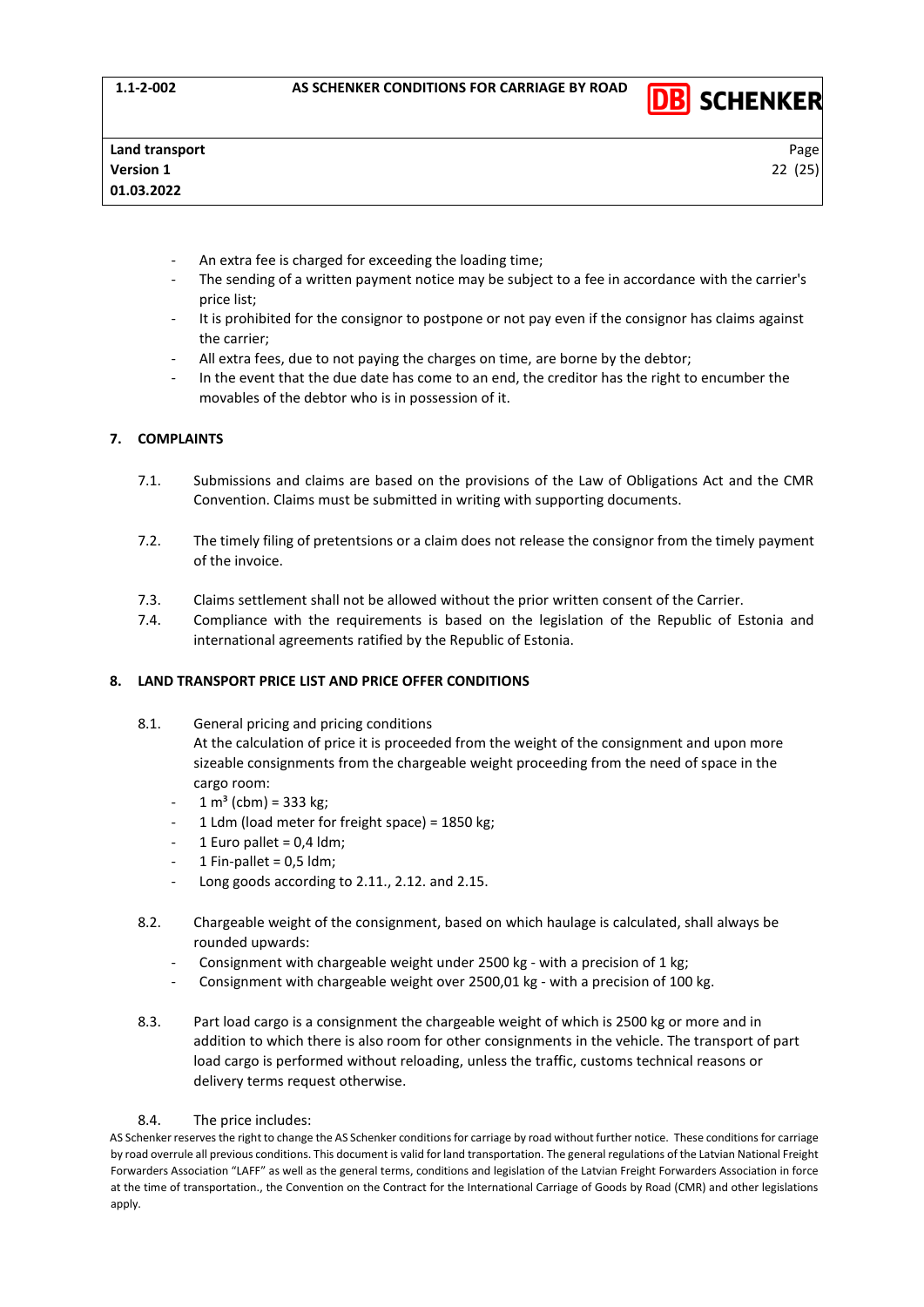

- The procedures and expenses established in the terms of delivery of Incoterms/Combiterms 2000, (AS Schenker interpretation, applicable also for Incoterms®2010) which incur after the delivery of the shipment to AS Schenker, unless it has been prior agreed otherwise by the parties;
- Depending on the volume of the shipment, loading and unloading time in accordance with 4.10.; Shipments delivery according to schedule with estimated time unless agreed otherwise by the parties;
- Freight forwarder's and carrier's liability insurance.
- 8.5. The price does not include:
	- The loading and unloading service of the part and full load cargo;
	- Packaging of the consignment;
	- Fastening of the part and full load cargo;
	- Expenses incurred in relation to the transport of dangerous goods (ADR/IMDG);
	- State taxes, duties and fees in country of departure and destination;
	- Also, expenses incurred due to the shipments transfer expenses in customs warehouses, ports and/or airports;
	- Other taxes or official expenses, which have incurred prior to the delivery of the shipment to AS Schenker;
	- Additional services provided in AS Schenker additional pricelist.
- 8.6. Additional services

The providing of the ordered additional services (such as packaging, loading service, storage, monitoring the collecting cash on delivery (CAD/COD), transport with time guarantee, transport of dangerous goods, etc.) shall be agreed separately. Additional services and prices of such services are providedin additional pricelist. AS Schenker has the right to provide additional services in case of need without any prior agreement and charge the Client based on the additional pricelist.

8.7. Storage fee

In case the shipment becomes the object to the right of security or delaying the acceptance of the shipment appears, then a storage fee shall be added in accordance with the additional pricelist.

8.8. Fuel Surcharge

The fuel surcharge is a percentage surcharge that SIA Schenker adds to the transportation price. The fuel surcharge is added to the shipping price for DB SCHENKERsystem, DB SCHENKERsystem premium, DB SCHENKERparcel and DB SCHENKERdirect products.

The fuel surcharge is calculated on the basis of the average weekly diesel price index published on the European Commission's website (EC) - [https://ec.europa.eu/energy/observatory/reports/List](https://ec.europa.eu/energy/observatory/reports/List-of-WOB.pdf)[of-WOB.pdf](https://ec.europa.eu/energy/observatory/reports/List-of-WOB.pdf)

The fuel surcharge will be calculated on the last day of the week and will be valid for the entire following calendar week. If the average fuel price falls below the base price level (0.861 EUR / L), the index will not have a negative value.

The fuel surcharge is added to the transport price only and is shown separately on the invoice.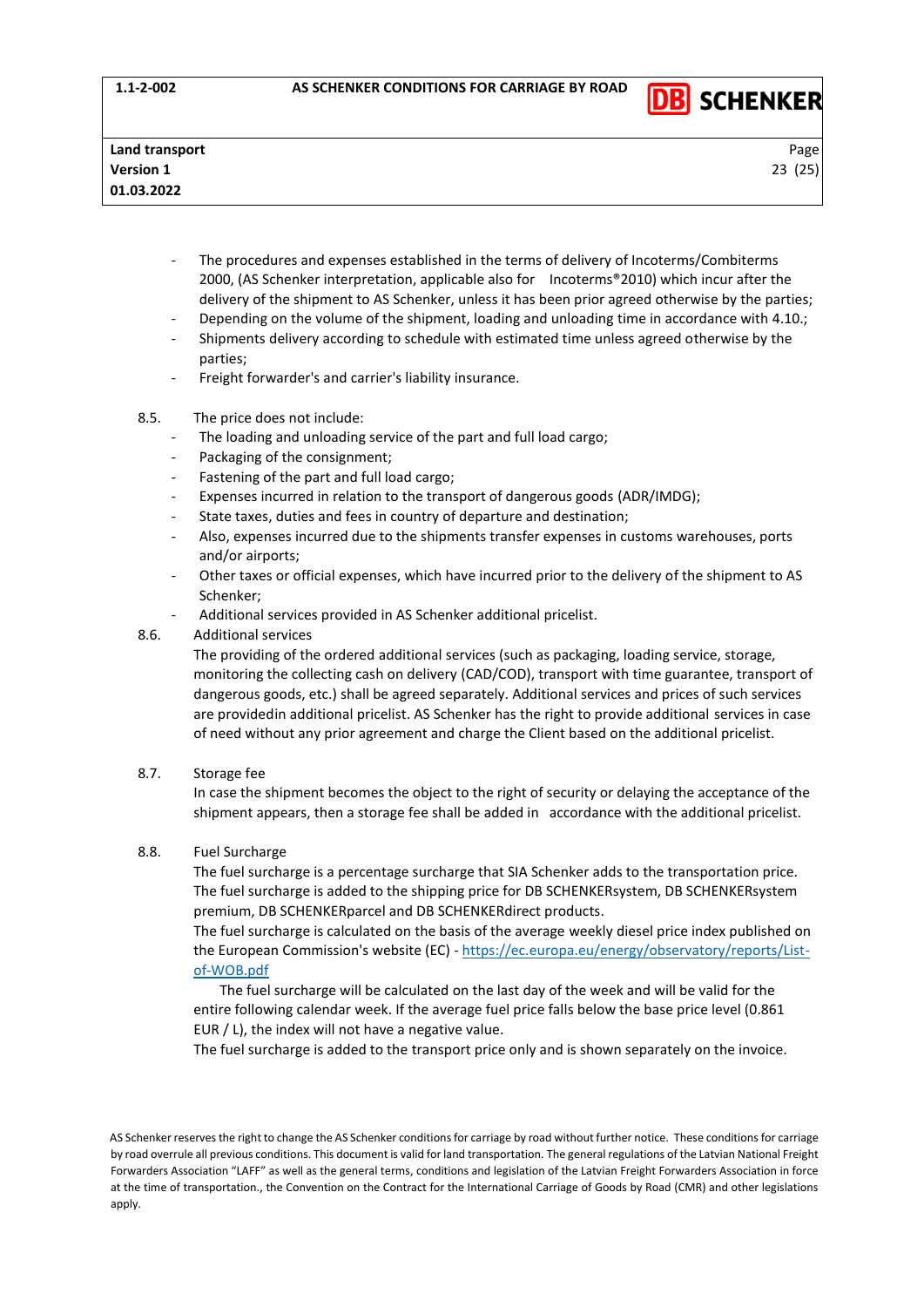

| Fuel surcharge table for domestic and international transport services: |                       |                      |                                    |  |  |  |
|-------------------------------------------------------------------------|-----------------------|----------------------|------------------------------------|--|--|--|
| % change of price of 1 ltr EUR                                          | <b>Fuel price</b>     | % change<br>of price |                                    |  |  |  |
|                                                                         | from EUR / Itr        | to EUR / Itr         | for<br><b>Schenker</b><br>services |  |  |  |
| 0%                                                                      | Base rate - 0,861 EUR |                      | 0%                                 |  |  |  |
| from 0% to -4,99%                                                       | 0,820                 | 0,860                | 0%                                 |  |  |  |
| from 0% to 4,99%                                                        | 0,861                 | 0,903                | 0%                                 |  |  |  |
| from 5% to 9,99%                                                        | 0,904                 | 0,949                | 1,70%                              |  |  |  |
| from 10% to 14,99%                                                      | 0,950                 | 0,997                | 3,40%                              |  |  |  |
| from 15% to 19,99%                                                      | 0,998                 | 1,044                | 5,10%                              |  |  |  |
| from 20% to 24,99%                                                      | 1,045                 | 1,092                | 6,80%                              |  |  |  |
| from 25% to 29,99%                                                      | 1,093                 | 1,139                | 8,50%                              |  |  |  |
| from 30% to 34,99%                                                      | 1,140                 | 1,187                | 10,20%                             |  |  |  |
| from 35% to 39,99%                                                      | 1,188                 | 1,234                | 11,90%                             |  |  |  |
| from 40% to 44,99%                                                      | 1,235                 | 1,282                | 13,60%                             |  |  |  |
| from 45% to 49,99%                                                      | 1,283                 | 1,329                | 15,30%                             |  |  |  |
| from 50% to 54,99%                                                      | 1,330                 | 1,377                | 17,00%                             |  |  |  |
| from 55% to 59,99%                                                      | 1,378                 | 1,424                | 18,70%                             |  |  |  |
| from 60% to 64,99%                                                      | 1,425                 | 1,472                | 20,40%                             |  |  |  |
| from 65% to 67,49%                                                      | 1,473                 | 1,494                | 21,25%                             |  |  |  |
| from 67,5% to 69,99%                                                    | 1,495                 | 1,516                | 22,10%                             |  |  |  |
| from 70% to 72,49%                                                      | 1,517                 | 1,539                | 22,95%                             |  |  |  |
| from 72,5% to 74,99%                                                    | 1,540                 | 1,562                | 23,80%                             |  |  |  |
| from 75% to 77,49%                                                      | 1,563                 | 1,585                | 24,65%                             |  |  |  |
| from 77,5% to 79,99%                                                    | 1,586                 | 1,609                | 25,50%                             |  |  |  |
| from 80% to 82,49%                                                      | 1,610                 | 1,633                | 26,35%                             |  |  |  |
| from 82,5% to 84,99%                                                    | 1,634                 | 1,658                | 27,20%                             |  |  |  |
| from 85% to 87,49%                                                      | 1,659                 | 1,683                | 28,05%                             |  |  |  |
| from 87,5% to 89,99%                                                    | 1,684                 | 1,708                | 28,90%                             |  |  |  |
| from 90% to 92,49%                                                      | 1,709                 | 1,734                | 29,75%                             |  |  |  |
| from 92,5% to 94,99%                                                    | 1,735                 | 1,760                | 30,60%                             |  |  |  |
| from 95% to 97,49%                                                      | 1,761                 | 1,786                | 31,45%                             |  |  |  |
| from 97,5% to 99,99%                                                    | 1,787                 | 1,813                | 32,30%                             |  |  |  |

#### 8.9. Payment terms

Payment for the services shall be made prior to the delivery/reception of the consignment unless agreed otherwise by parties. If a credit contract has been concluded, payment for the services shall be made in accordance with the contract terms. Payment for the transport of perishable or low value shipments shall be always made prior to the acceptance of the shipment for transportation. The shipment could be the object to the right of security if the invoices for previous services are not paid for, the credit limit has been exceeded.